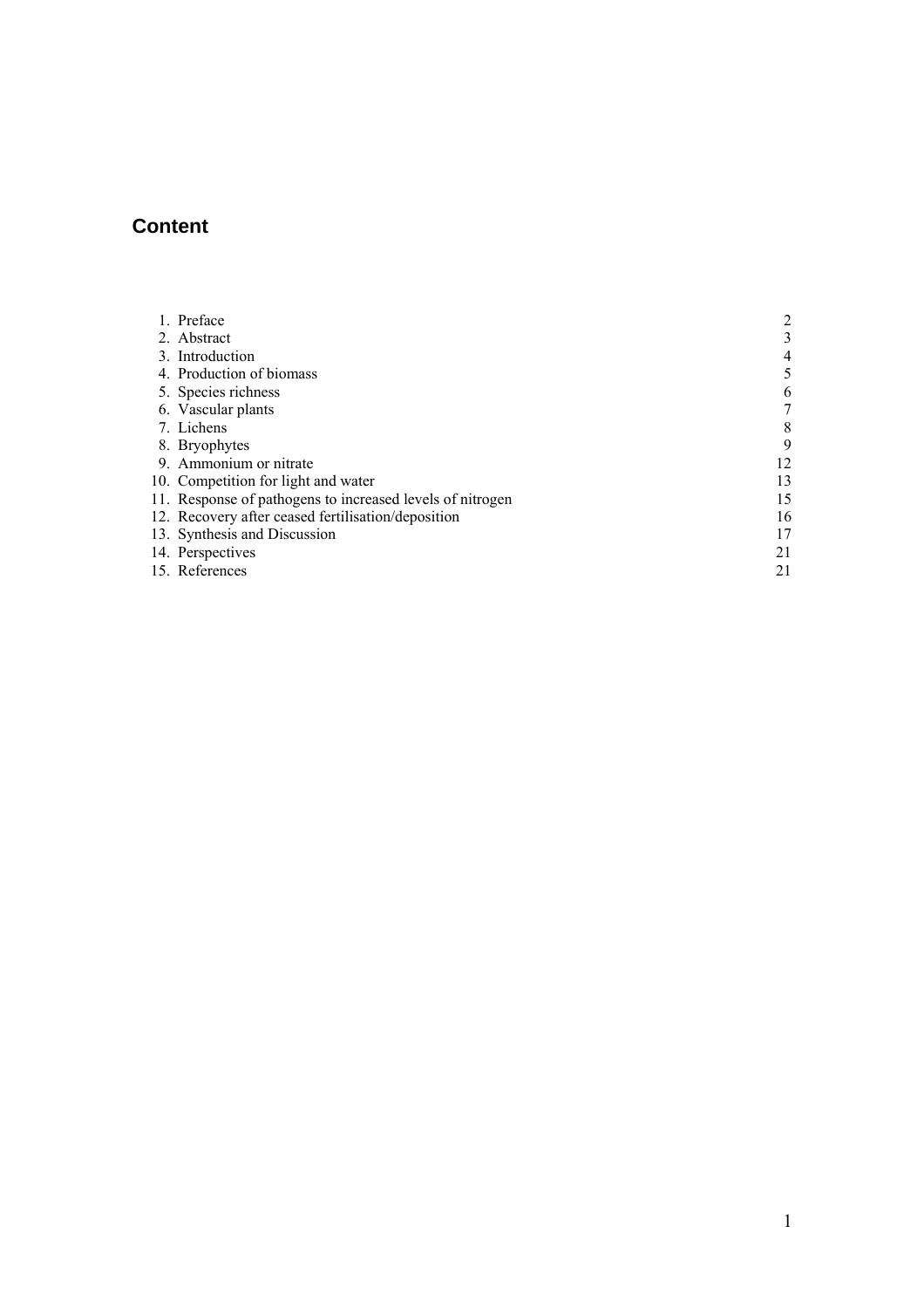### <span id="page-1-0"></span>**1. Preface**

The demand for forest products is increasing because of a growing world population and the transition from fossil to non-fossil fuels. Intensive forest management with fertilising of young forest has proven large possibilities in increasing the production of biomass in the tree-layer. The long-term effects of this kind of management on the environment are largely unknown. However, studies of traditional nitrogen addition in older forests may provide a useful background for understanding the dynamics in young fertilised stands. This literature review is written as an introduction to my PhD-studies and aiming at compiling present knowledge about vegetational changes in forests after addition of nitrogen. Jörg Brunet, Johan Bergh and Annika Nordin have given valuable comments on the manuscript. Małgorzata Blicharska provided the photos.

Alnarp, October 2008

Per-Ola Hedwall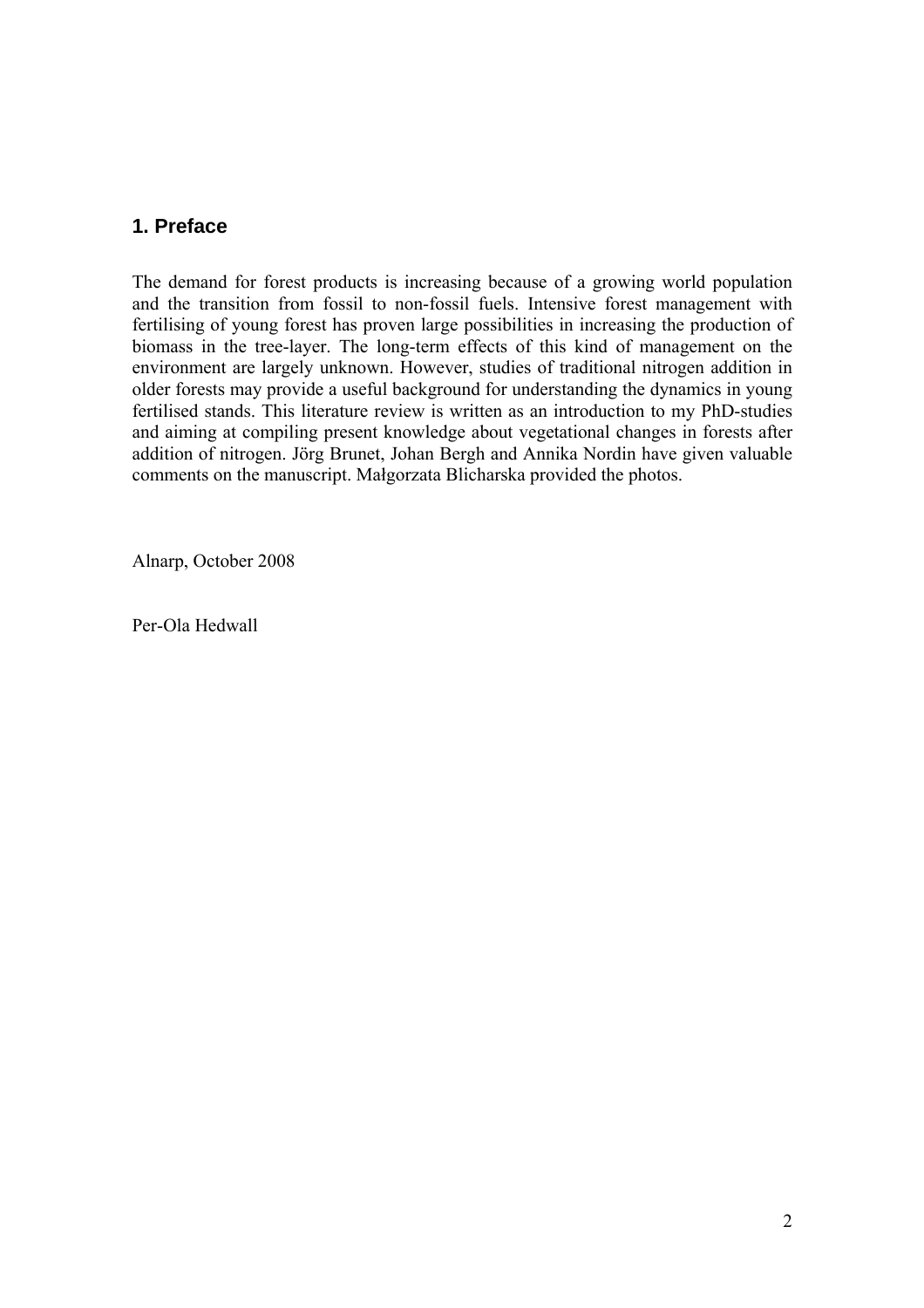#### <span id="page-2-0"></span>**2. Abstract**

Most studies dealing with the effects on the ecosystem of nitrogen fertilisation or deposition show changes in the field and bottom layer vegetation of forests. According to some studies even low levels of added nitrogen result in changes in the field-layer vegetation. Effects of added nitrogen on vegetation can be divided into immediate and long-term effects. The immediate effects are caused by the toxicity of nitrogen on plants, especially bryophytes and lichens. The long-term effects are likely an effect of an accumulation of nitrogen in the system, through increased competition in the ground vegetation and decreased insolation due to a closing canopy. Ecosystem changes are dependent on several preconditions, such as: initial composition of the vegetation, initial nutrient status and light conditions. In general tall and fast growing species are favoured by addition of nitrogen, while species less responsive to increased levels of nitrogen in terms of increased growth are disfavoured. Species which can utilise nitrate through enhanced nitrate-reductase activity are promoted. In some vegetation types the interference of pathogens has been shown to mediate the change in vegetation. The species richness of a site is to large extent determined by other factors than availability of nutrients, like soil acidity. Many bryophytes and lichens decrease in abundance as an effect of increased levels of nitrogen. A plausible explanation is their low growth potential. A few studies on the activity of cyanobacteria associated with bryophytes and lichens have shown a significant decrease in activity when nitrogen was added to the site. Many studies indicate that competition between strata (e.g. from the tree canopy) is essential for the response in ground vegetation when a forest is fertilised.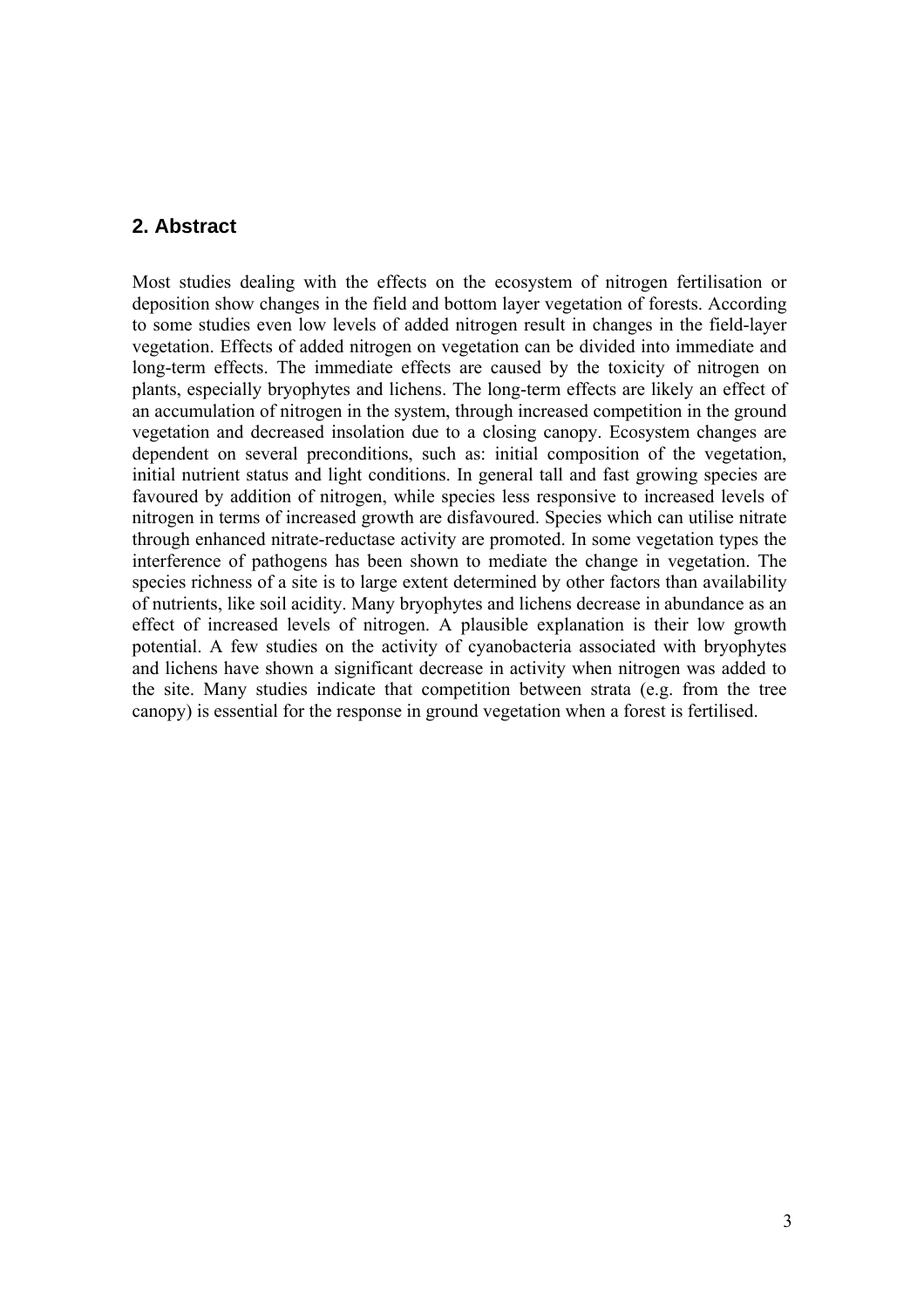## <span id="page-3-0"></span>**3. Introduction**

The demand on increased forest production has rapidly increased, since there is a great need to replace fossil fuel by forest products, which can be used for bio-energy purposes. The global climate change due to emissions of gases like  $CO<sub>2</sub>$ , CH<sub>4</sub> and N<sub>2</sub>O enforces a transition from fossil fuels to alternative energy sources. Energy from biomass is one of the solutions discussed. The forest industry is traditionally dependent on a production of pulp, paper and sawn timber. The share of biomass-originated energy carriers in the production is however increasing and the forest industry is concerned about the future supply of raw-material. There is also an increased demand from the forest industry in Sweden and the demand-supply situation has been even more severe as an effect of increased restrictions to import forest products from Russia. The land available for agricultural and forest production, decreases because of increased demand by the society for other land-uses. Examples are areas for protection of biodiversity, recreation, construction and infrastructure. At the same time the demand for biomass is increasing caused by an increased world population and raised welfare in many parts of the world. The pressure on the ecosystems to produce increased amounts of biomass is thereby both on the global and sector level.

Boreal and boreo-nemoral ecosystems are usually nitrogen limited (Tamm 1991). Nitrogen limited ecosystems can be defined as those where the primary production markedly increases if a nitrogen fertiliser is supplied (Tamm 1991). The total storage of nitrogen in the upper layers of the soil is however, usually large as an effect of slow mineralisation processes (Lundmark 1986). Nordic long-term experiments on how the forest production is effected by fertilisation show a drastic increase in biomass production and that the actual production today is less than the potential production (Bergh 2000).

Today most fertilising of forest land in Sweden is performed as a N-supply at a single or a few occasions, normally in the end of the forests rotation period and with about 15 g m-1 of nitrogen per occasion (Nohrstedt 1998; Nohlgren & Nohrstedt 1995; Kellner 1993b;). There is a growing interest of introducing more intensive fertilisation programs in Norway spruce stands with its highest intensity in young stands, until the stand reaches a closed canopy. In this type of fertilisation programs a balanced supply of fertiliser is given, which is based on nutrient analysis of needles. Field experiments with a balanced nutrient supply have shown an increased stem wood production by 50 to 250 per cent in southern Sweden and northern Sweden (Albrektson et al. 1977; Axelsson & Axelsson 1986; Bergh 2000; Bergh et al. 1999).

There is however environmental concern associated with the introduction of intensive forest management. Most plants in northern-central Europe are adapted to ecosystems limited by nitrogen. According to Ellenberg (1988), as many as 50 per cent of the plants species are only competitive on nitrogen poor sites. Young coniferous forests are in general more trivial than mature when it comes to composition of the flora and fauna (Elofsson & Gustafsson 2000). As the stand grows mature the number of niches increase and species can colonise/recolonise. In intensive forestry, the rotation periods are in general shorter (Bergh 2000). By introducing intensive forest management on a broad scale, the share of forest in the old phase will decrease. Thereby there is a risk of habitat fragmentation due to habitat loss and isolation.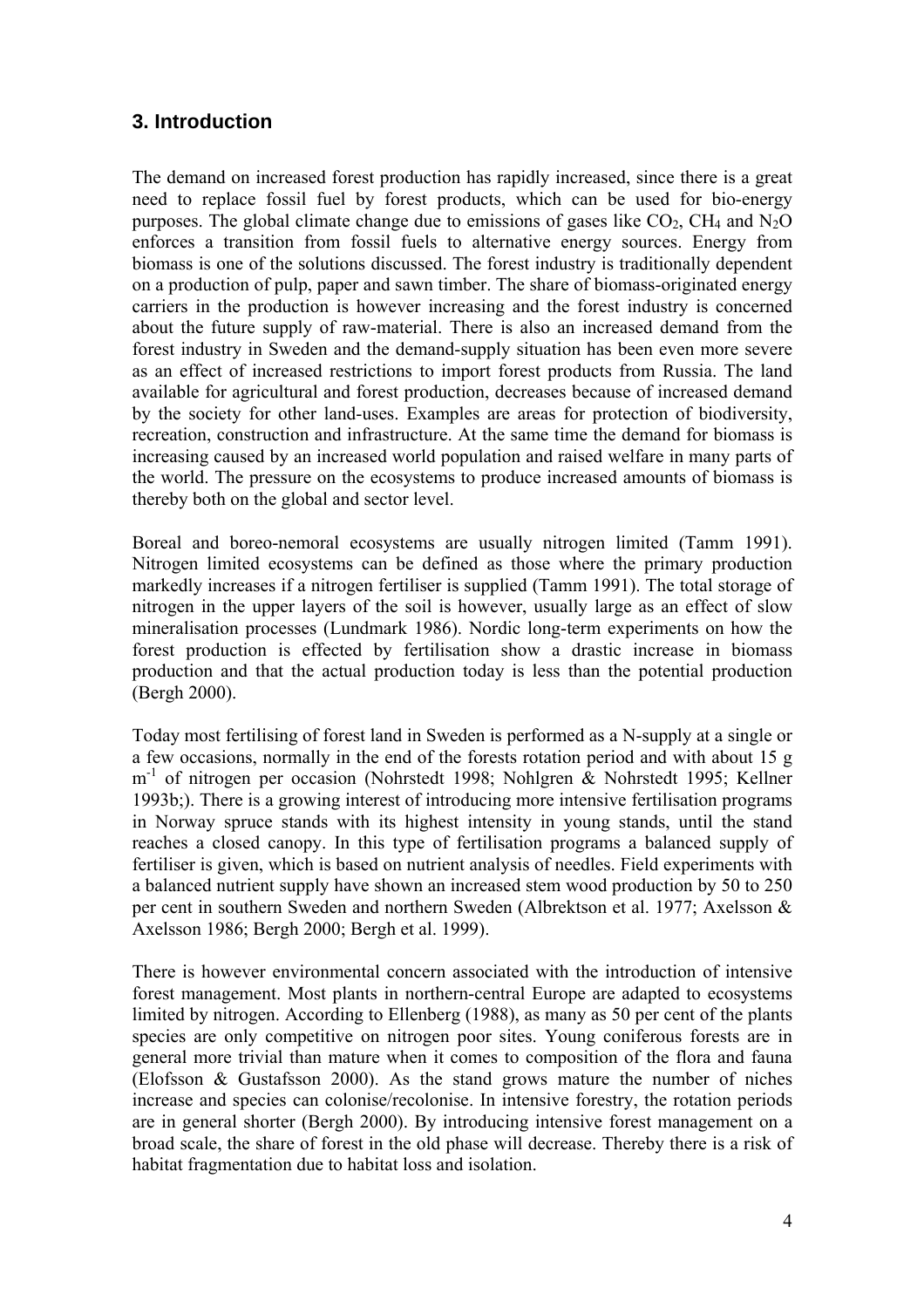<span id="page-4-0"></span>This literature review will concentrate on the effects of fertilising on ground vegetation in boreal and boreo-nemoral coniferous forest. As an effect of similarities between fertilising and anthropogenic deposition, the review includes studies with both approaches.

## **4. Production of biomass**

The response of a certain ecosystem to an increase in nutrient availability varies due to the initial fertility of the site and the present species composition. When comparing species adapted to different nutrient availability, species adapted to high levels of nutrients usually react by increased production to a larger extent compared with species which grows on less fertile soils. However, when comparing individuals of the same species, those growing on less fertile sites usually increase production the most, when nutrient availability increases (Chapin et al. 1986).

Studies on the effects on the ground vegetation from addition of nitrogen, either in experiments studying the effects of anthropogenic deposition or fertilisation of forest as a silvicultural measure, very often showed changes in production of biomass of certain species as a response to added nitrogen (Parsons et al. 1994; Aerts et al. 1990; Aerts 1989; Albrektsson et al. 1977; Persson 1981; Tilman 1984).In some cases, however, no significant change in production of biomass was observed (Nordin et al. 1998). According to Albrektsson et al. (1977) the total biomass production in the field-layer increased slightly, while there was a marked change in species composition. These results are partly consistent with Press et al. (1998) who however did not notice any change in total biomass, but an altered composition. A decrease in bottom-layer species was compensated by an increase in the field-layer. Mäkipää (1994) found that the total biomass of bryophytes decreased on all types of sites when fertilised, while lichens decreased in biomass on dry sites. A slight increase of biomass in grasses did not compensate for the decrease in mosses and the total change of the biomass of the ground vegetation was negative. These results are supported by another study by Mäkipää (1998b), where the effect of ammonium sulphate on ground vegetation was studied. Here the biomass of bryophytes decreased significantly during the four year study period, while changes in vascular plants were insignificant.

The total production of the ground vegetation under a fertilisation regime is difficult to forecast. In short term studies of biomass production in boreal plant communities, which often are dominated by dwarf shrubs, an increased production may be masked by the large amount of living biomass. Parsons et al. (1994) did not notice any change in total above-ground biomass as an effect of fertilisation, even though many parameters of growth increased. This was probably because of a large initial biomass which masked the changes. A total increase in production may in many cases, where the dominating species are occurring on the edge of their nutritional niche, require a change of species (Chapin et al. 1986). To fully understand the change in productivity of an ecosystem under addition of nitrogen, changes in allocation between different strata should be taken into account.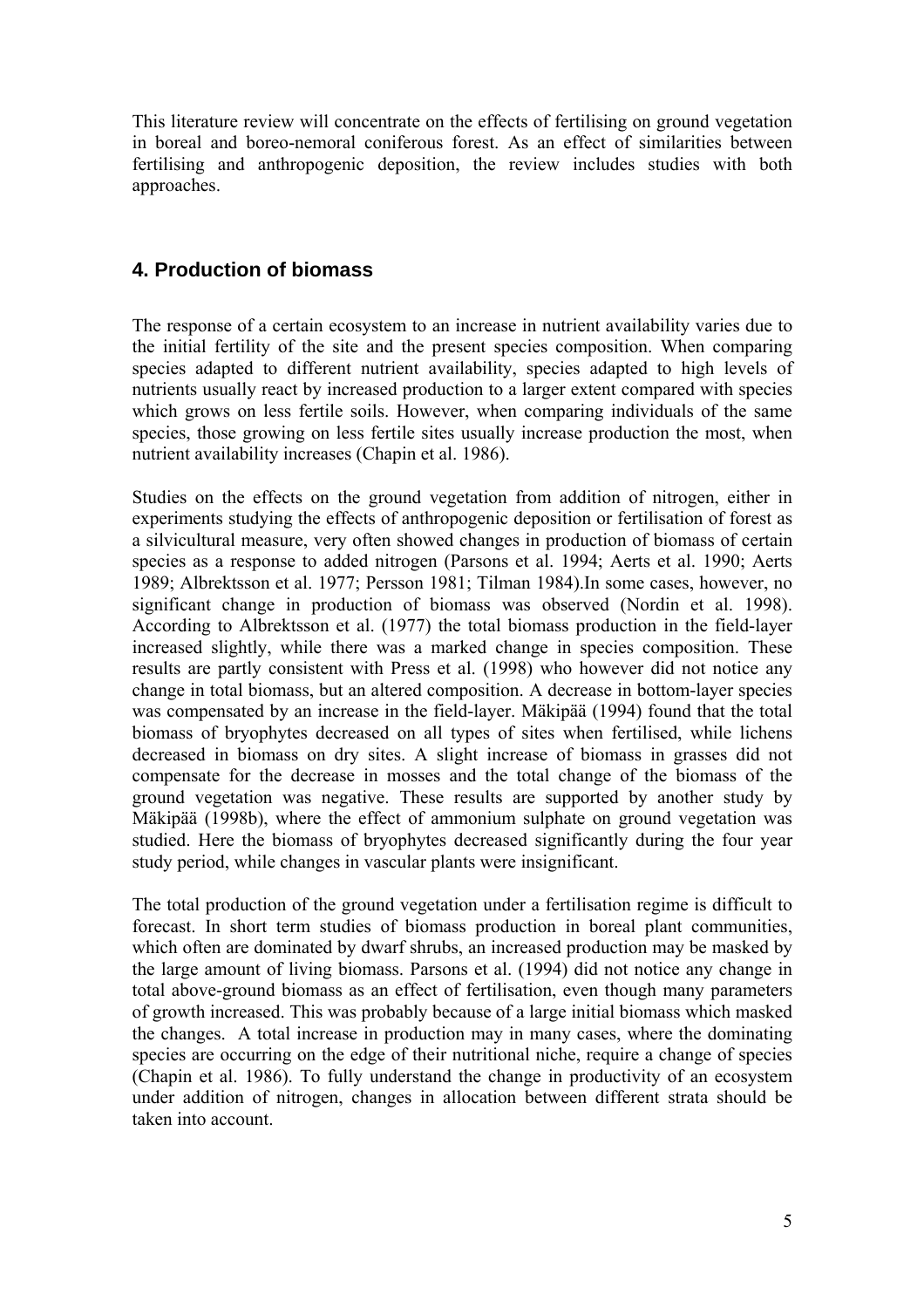## <span id="page-5-0"></span>**5. Species richness**

Kellner and Redbo-Torstensson (1995) compiled information from literature about species richness in relation to deposition of nitrogen. Out of six scrutinised publications, three reported an increase in species, in one there was no change and two did not give any information about number of species. Two of these studies were performed in Fennoscandia, which either did not give any information about number of species or did not show any change. Results from fertilisation experiments by Kellner (1993a) in coniferous boreal forest in Sweden did not reveal any significant change in number of species by addition of nitrogen. There was, however, a positive relation between species replacement and fertilisation. In the fertilised plots the number of plants, which were not present in the control plot, increased with the fertiliser dose. An unaffected number of species was also noted from an experiment in southern Sweden, where deposition of nitrogen was simulated (Hallbäcken & Zhang 1998). VanderSchaaf et al. (2000) did not find any consistent trend in the reaction of plant diversity to fertilisation in five experiments in northwest USA.

Press et al. (1998) found that both species richness and Shannon's diversity index decreased due to fertilisation. This was a result of a decreased number of bryophytes and lichens. Bobbink et al. (1998) predicted that increased levels of nitrogen may lead to loss of diversity on sites with intermediate nutrient availability caused by an increase of competitive plants. These results are supported by Thomas et al. (1999) who found a decrease in species number in fertilised *Pseudotsuga menziesii* forest in Washington State (USA). On the other hand, Bobbink et al. (1998) suggest a possible increase in species number on nutrient-poor sites due to immigration of species that were not adapted to the initial nutrient status.

There are several factors, besides fertility which determine the species richness of a site. Examples are soil acidity, availability of water, light conditions and historic land-use. There is a positive relation between pH in the soil and species richness in old coniferous forests in central Sweden (Helliwell 1975) and in *Quercus/Carpinus* forests in southern Sweden (Tyler 1989). In the study by Tyler (1989) soil pH was most important for species richness at low to mediate canopy cover. VanderSchaaf et al. (2000) claimed that the initial composition determines the effects of fertilisation according to the following statements:

- 1. If most species in the plant community respond relatively similar to treatment, then diversity may be unchanged even though total biomass increase may be large.
- 2. If a highly responsive species is abundant prior to the treatment, then diversity may decrease following fertilisation.
- 3. If highly responsive species are relatively rare prior to treatment, then diversity may increase following fertilisation.

The often detrimental effects of fertilising on bryophytes and lichens (see chapter 7 and 8) make the initial richness and composition of these communities important for the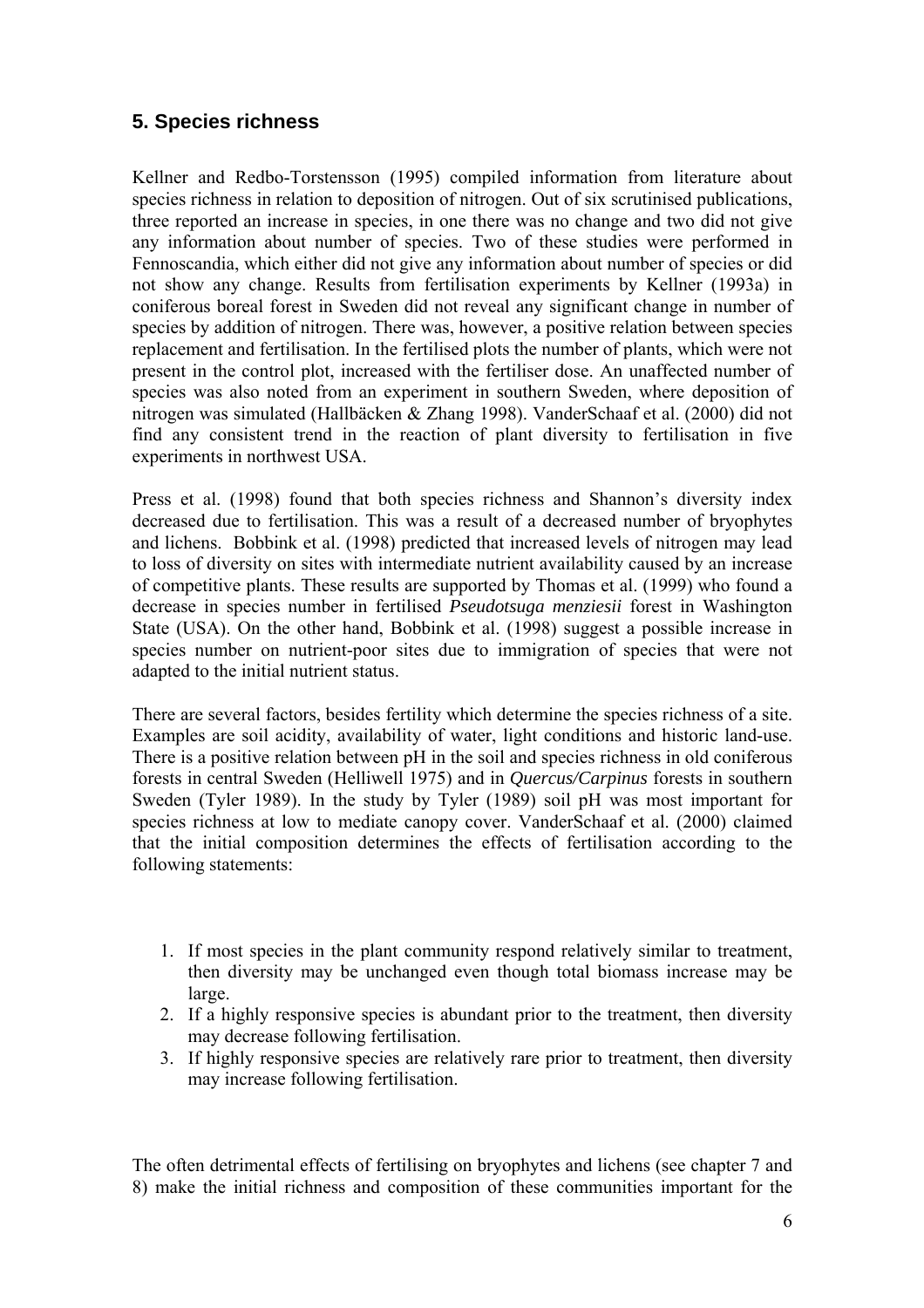<span id="page-6-0"></span>outcome on species richness of added nitrogen. It also put demands on the design of research. These species are often difficult to determine in the field why it may be tempting to group species. That way a lot of information can be lost. The effects of changes in nutrient properties of the soil on species richness can be expected to be dependent of position in the landscape and elapsed time.

#### **6. Vascular plants**

The very common boreal and boreo-nemoral vegetation type, dominated by dwarfshrubs like *Calluna vulgaris, Vaccinium myrtillus* and *V. vitis-idaea*, are commonly noted to decrease in cover when an ecosystem is exposed to increased levels of nitrogen (Strengbom & Nordin 2008). The reaction of these dwarf shrubs are however not consistent and examples of the opposite have been reported. Forbs and grasses are in general dominating among plants that are favoured by nitrogen (Press et al. 1998; Nams et al. 1992; Gerhardt & Kellner 1986; Guzikowa et al. 1976). Frequently *Deschampsia flexuosa* (Kellner & Redbo-Torstensson 1995) increases together with *Rubus idaeus* and *Epilobium angustifolium* (Strengbom & Nordin 2008). The increase of *E. angustifolium*  as an effect of fertilisation is also supported by a study from north-western Canada (Turkington et al. 1998). A compilation of reactions to addition of nitrogen is shown in table 1.

| $+100$                | $+80$ to $+40$          | $+40$ to $-40$                                     | $-40$ to $-80$        | $-100$          |  |  |  |
|-----------------------|-------------------------|----------------------------------------------------|-----------------------|-----------------|--|--|--|
| Athyrium filix-femina | Deschampsia<br>flexuosa | Anemone nemorosa                                   | Linnaea borealis      | Rubus saxatilis |  |  |  |
| Rubus idaeus          | Epilobium angustifolium | Convallaria majalis                                | Luzula pilosa         |                 |  |  |  |
|                       | Trientalis europaea     | Dryopteris expansa                                 | Vaccinium myrtillus   |                 |  |  |  |
|                       |                         | Gymnocarpium<br>dryopteris<br>Lycopodium annotinum | Vaccinium vitis-idaea |                 |  |  |  |
| Maianthemum bifolium  |                         |                                                    |                       |                 |  |  |  |
|                       |                         | Melampyrum pratense                                |                       |                 |  |  |  |
|                       |                         | Orthilia secunda                                   |                       |                 |  |  |  |
|                       |                         | Oxalis acetosella                                  |                       |                 |  |  |  |
|                       |                         | Thelypteris phegopteris                            |                       |                 |  |  |  |

Table 1. This table presents the change of abundance among some vascular plants under a fertilising regime. Seven articles were scrutinised by Falkengren-Grerup et al. (2000). The numbers present the percentage of articles in which a species increased (+) or decreased (-).

There seems, however, to be differences in the reaction to nitrogen due to the initial fertility of the site. Kellner (1993a) found that the response of *Vaccinium* species to fertilisation differed with site fertility. While the *Vaccinium* species decreased on more fertile sites, no change or even an increase was noted on the poor sites. This is supported by the results of Persson (1981) who found that *V. vitis-idaea* increased by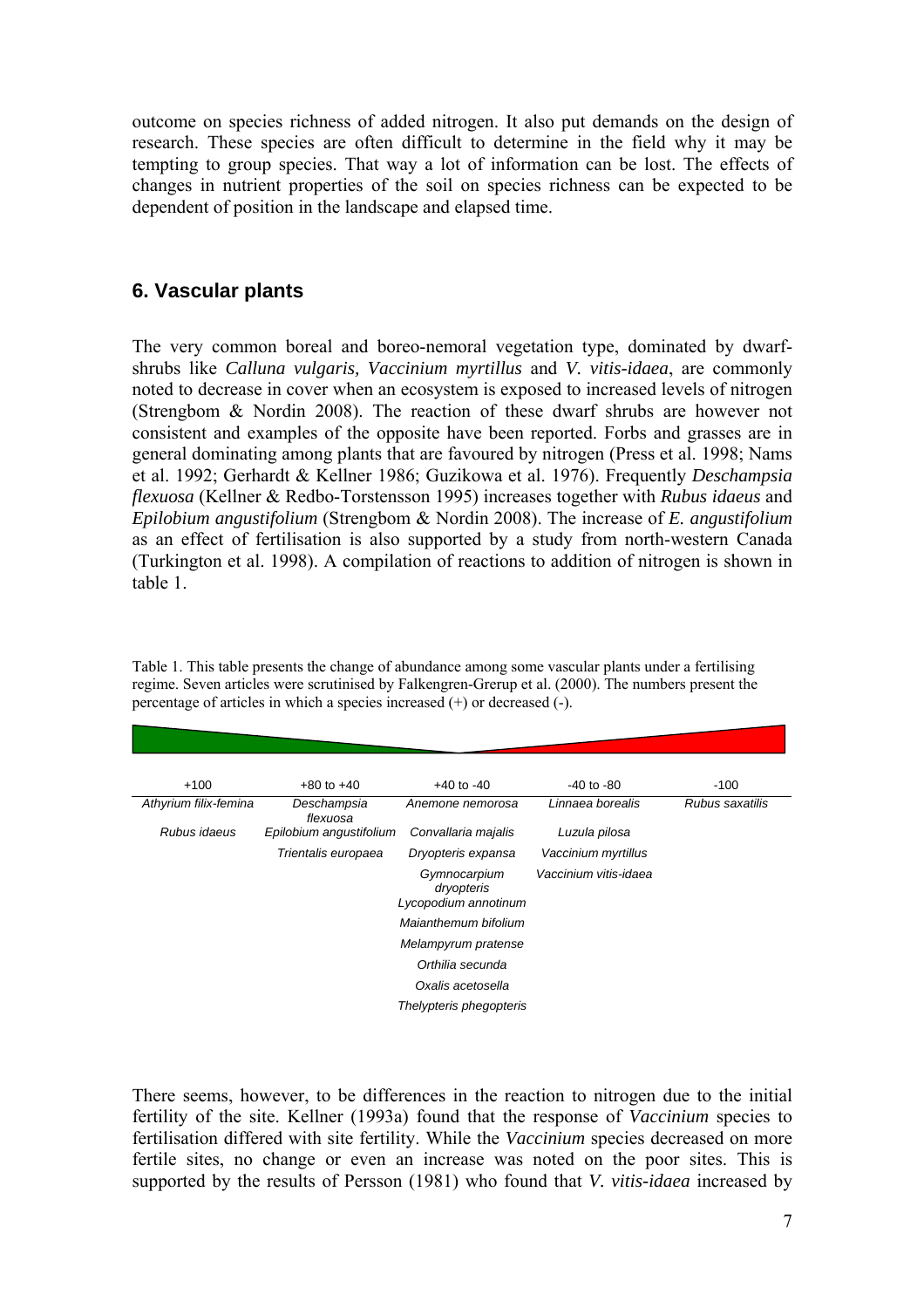<span id="page-7-0"></span>fertilisation on a site, which initially was dominated by *C. vulgaris* and *V. vitis-idaea* in the field layer and lichens in the bottom layer. A similar pattern was found by Mäkipää (1994). In her study the *Vaccinium* species decreased on mesic sites while *V. vitis-idaea* increased on dry sites. On a lichen-rich site, *C. vulgaris* increased significantly by

fertilisation (Eriksson & Raunistola 1993), while no significant changes at all were found concerning vascular plants after fertilisation of a sandy soil in Norway (Skrindo & Økland 2002). In general dwarf-shrubs seem to be disfavoured by nitrogen fertilisation. Some studies have however not been able to detect any change (*V. myrtillus and V. vitis-idaea*; Nohrstedt 1998; *Arctostaphylos uva-ursi*; Nams et al. 1992) and some an increase (*Empetrum hermaphroditum*, *V. myrtillus, V. uligonosum and V. vitis-idaea*; Parsons et al. 1994). The traits of plants favoured or disfavoured are treated in chapter 9-11.



Forest field layer vegetation with *C. vulgaris*, *V. myrtillus* and *V. vitis-idaea*.

The way vegetation changes because of an altered nutritional status depend as mentioned above on a multitude of factors affecting the competiveness of different plants. There is inertia in the change of vegetation caused by altered nutritional status of the ecosystem. The composition of the initial on-site vegetation decides the immediate alteration. The more long-term effects are however controlled by several other factors, including the vegetational composition in the surrounding landscape. Available diaspore sources are important, as well as rate of dispersal, available dispersal agents and factors affecting success of establishment.

#### **7. Lichens**

Lichens seem to be very sensitive to addition of nitrogen. Several studies on fertilisation and deposition of nitrogen have shown negative effects on lichens (Strengbom  $\&$ Nordin 2008; Skrindo & Økland 2002; Nohrstedt 1998; Press et al. 1998; Turkington et al. 1998; Mäkipää 1994; Nohrstedt 1994; Eriksson & Raunistola 1993; Nohrstedt et al. 1988; Kellner 1993a; Gerhardt & Kellner 1986; Persson 1981). However, species from the genus *Cladonia* (species belonging to both *Cladina* and *Cladonia* according to presently utilised nomenclature) increased initially in the study by Persson (1981) when fertilisation was combined with irrigation. The author characterised these species as pioneer species, e.g. species with a good ability of colonisation but with low persistence. It is possible that lichens were restricted by the low supply of water and nutrients prior to the fertilisation and thereby did not utilise the total spatial niche. The long-term effects on lichens are also very pronounced. For example Olsson and Kellner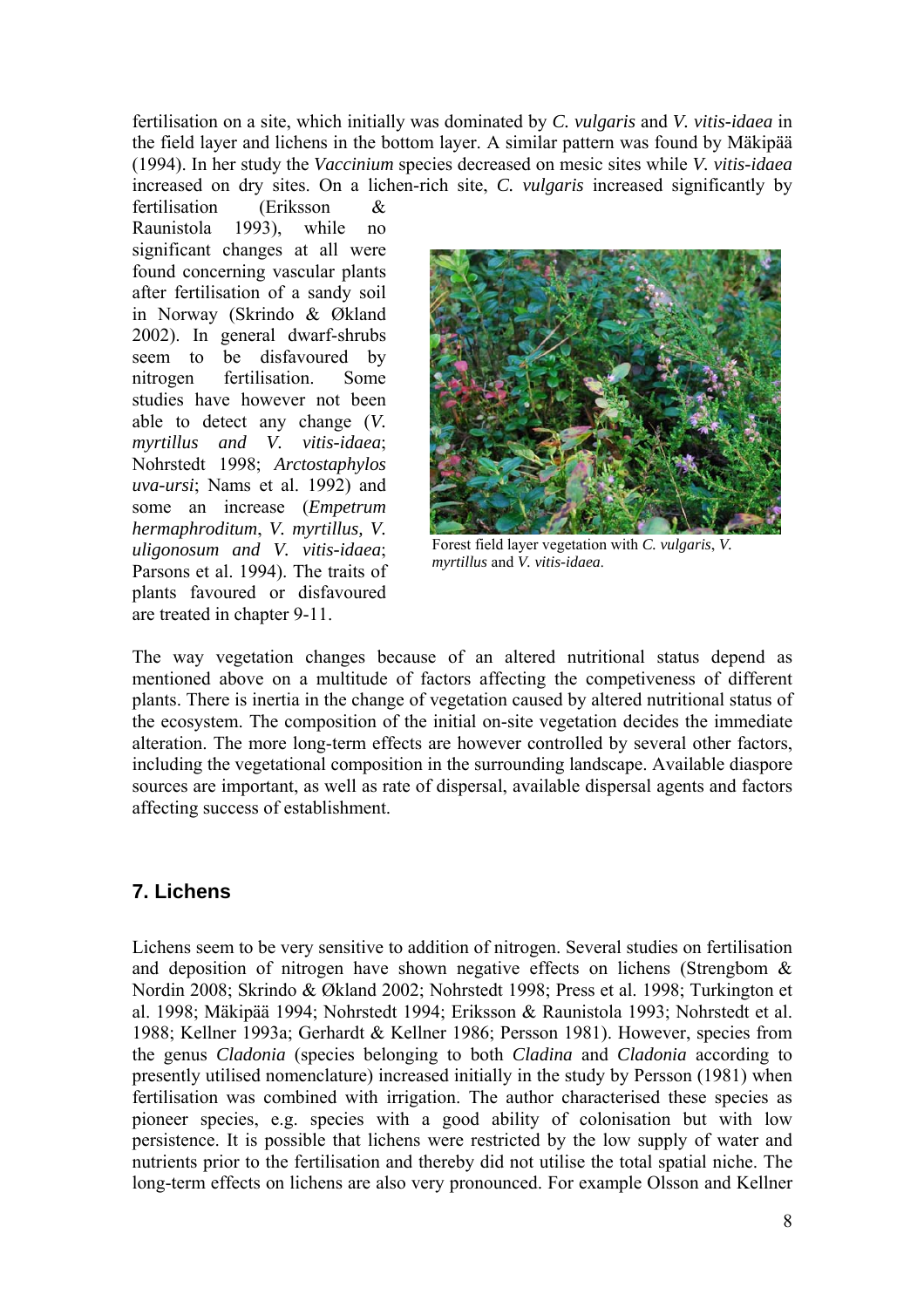<span id="page-8-0"></span>(2006) showed an up to 50 per cent reduction in the cover of *Cladina rangiferina,* 15-18 years after fertilisation with a total dose of  $1000 \text{ kg N} \text{ ha}^{-1}$ .

There is probably a combination of factors behind the decline of lichens in fertilisation experiments. One explanation often mentioned in the literature is the lack of cuticle in lichens. This can make these species more sensitive to increased levels of salts in the environment. This can not, however, explain the long term



Forest bottom layer vegetation. Mixed lichenbryophyte society.

effects of fertilisation on lichens (se also chapter 12). Lichens with associated cyanobacteria have been noted to survive damages from fertilisers of up to 90 per cent of the individual (Nohrstedt et al. 1988). Cyanolichens are strong competitors on less fertile sites because of the ability of the associated bacteria to fixate nitrogen. Addition on nitrogen has shown to be negative to the nitrogen fixing activity of cyanobacteria. DeLuca et al. (2008) found a negative relationship between throughfall of nitrogen and nitrogen fixing activity on cyanobacteria on pleurocarpous feather mosses in the boreal part of Sweden. If these results also are applicable on cyanobacteria in lichens, which is indicated by Nohrstedt et al. (1988), this could be one of the contributory factors behind the decline of lichens in fertilisation experiments.

Lichens also lack the possibility to react by height growth to changes in the environment, like increased nutrient availability or decreasing amount of light, and are thereby less competitive. In addition, cyanolichens are species which in general require much light. Fertilisation of coniferous forest increases rapidly needle biomass and eventually the amount of litter (Albreksson et al. 1977). Mäkipää (1994) found that the humus layer increased with 14 to 115 per cent as an effect of fertilisation. A closing canopy, both in the field layer and the bottom layer together with increased amounts of litter can be expected to disfavour lichens.

# **8. Bryophytes**

Many bryophytes in southern Sweden have been noticed to decrease due to pollution from sulphur and nitrogen. Many species which were frequent in Scania before, now only occur in refuge areas (Hallingbäck 1992). The species in the study were mostly epiphytic, while the focus in this literature review is on epigeic species. In relation to lichens the effects of fertilisation on bryophytes appear to be more inconsistent. There are differences between species in competitive abilities when nutrient conditions are altered. Consistent in most studies is that species common in the bottom layer of boreal and boreo-nemoral coniferous forests like *Dicranum fuscescens*, *D. polysetum, Hylocomium splendens* and *Pleurozium schreberi*, seem to decline due to increased levels of nitrogen. On the other hand species in the genus *Brachythecium* and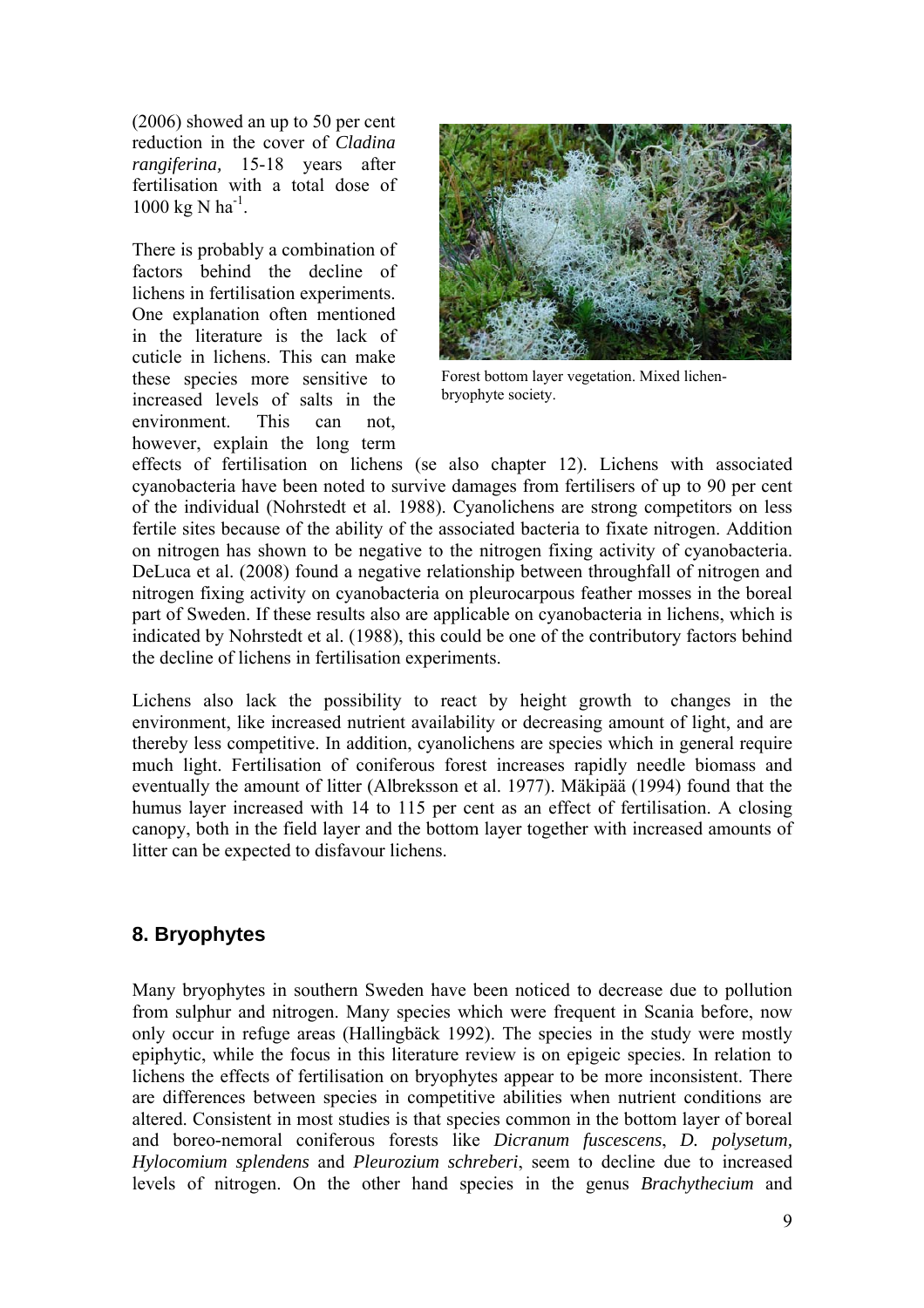*Plagiothecium* appear to react consistently positive to fertilisation (Strengbom & Nordin 2008; Olsson & Kellner 2006; Skrindo & Økland 2002; Van Dobben et al. 1999; Hallbäcken & Zhang 1998; Press et al. 1998; Andersson et al. 1995; Kellner 1993b; Dirkse & Martakis 1992; Gerhardt & Kellner 1986). The results of Hallbäcken and Zhang (1998) are, however, not consistent with the other studies, here no effect was detected on *P. schreberi.* Bryophytes that have been found to respond either positively or negatively are presented in table 2.

Table 2. Schematic response to fertilisation and deposition of some bryophytes, after Dirkse & Martakis (1992). Substrate preferences according to Hallingbäck (1996) and Hallingbäck & Holmåsen (1985). A frequent substrate is indicated by"+", a less frequent substrate is indicated by "(+)". Indicator values and life form from Ellenberg et al. (2001). An X is indicating an indifferent or very varied behaviour. Light: occurrence in relation to relative irradiance intensity,  $1 =$  deep shade  $\rightarrow 9 =$  full light. Temperature: occurrence in the temperature gradients from the Arctic and the Mediterranean and from Alpine levels to lowland,  $1 =$  extremely cold conditions  $\rightarrow$  9 = extremely warm conditions. Continentality: occurrence in the gradient from the Atlantic coast to the inner parts of Eurasia,  $1 =$  extremely oceanic  $\rightarrow$  9 = extremely continental. Moisture: occurrence in the gradient from dry to swampy ground,  $1 =$  extreme dryness  $\rightarrow$  9 = wet sites. Reaction: occurrence in the gradient of soil acidity and lime content,  $1 =$  extreme acidity  $\rightarrow$  9 = basic reaction and lime. Life forms, C: chamaephyte hibernating on the substrate, H: hemicryptophyte, hibernating buds near the soil surface, E: epiphyte, growing on living plants. For a more comprehensive explanation of the indicator values and life forms, see Ellenberg et al. (2001).

|                            |                                       | <b>Substrate</b> |       |           |           |           |       |       |           | <b>Indicator value</b> |       |                |                |          |                |           |  |
|----------------------------|---------------------------------------|------------------|-------|-----------|-----------|-----------|-------|-------|-----------|------------------------|-------|----------------|----------------|----------|----------------|-----------|--|
| <b>Species</b>             | <b>Effect</b><br>of<br>treat-<br>ment | bark             | humus | litter    | peat      | rock      | roots | pues  | soil      | decaying wood          | tight | Temperature    | Continentality | Moisture | Reaction       | Life form |  |
| Brachythecium oedipodium   | $\ddot{}$                             |                  |       | $+$       |           |           |       |       |           | $+$                    | 3     | 4              | 7              | 6        | 3              | E, C      |  |
| Brachythecium reflexum     | $\ddot{}$                             | $\ddot{}$        |       | $\ddot{}$ |           |           |       |       | $\ddot{}$ |                        | 4     | $\overline{2}$ | 6              | 5        | 4              | C(E)      |  |
| Brachythecium starkei      | $\ddot{}$                             | +                |       | $\ddot{}$ |           | $^{(+)}$  | +     |       |           | $\ddot{}$              | 6     | $\mathbf{1}$   | 6              | 6        | $\overline{2}$ | C(E)      |  |
| Lophocolea heterophylla    | $\ddot{}$                             |                  |       |           |           |           |       |       |           | $\ddot{}$              | 4     | 3              | 5              | 4        | 3              | C, H, E   |  |
| Plagiothecium denticulatum | $\ddot{}$                             |                  |       |           |           | +         |       |       | $\ddot{}$ | $+$                    | 5     | X              | 5              | 4        | 5              | Н         |  |
| Plagiothecium laetum       | $\ddot{}$                             |                  |       |           |           | $(+)$     |       |       |           | $\ddot{}$              | 4     | 3              | 6              | 4        | 2              | H(E)      |  |
| Pohlia nutans              | $\ddot{}$                             | +                |       | $\ddot{}$ |           |           |       | $(+)$ | $\ddot{}$ | $+$                    | 5     | X              | 5              | 4        | $\overline{2}$ | C         |  |
| Polytrichum formosum       | $\ddot{}$                             |                  |       |           |           | $\ddot{}$ |       |       |           |                        | 7     | 3              | 5              | 5        | $\overline{2}$ | H         |  |
| Polytrichum longisetum     | $\ddot{}$                             |                  |       |           | $\ddot{}$ |           |       |       |           |                        | 8     | 2              | 6              | 7        | 2              | H         |  |
| Dicranum fuscescens        | ٠                                     | +                |       |           |           | $\ddot{}$ |       |       |           | $\ddot{}$              | 7     | $\overline{2}$ | 6              | 6        | 2              | C         |  |
| Dicranum polysetum         |                                       |                  |       |           |           |           |       | +     |           |                        | 6     | 3              | 6              | 4        | 5              | C         |  |
| Hylocomium splendens       |                                       |                  |       | $\ddot{}$ |           | +         |       |       | +         |                        | 6     | 3              | 6              | 4        | 5              | C(E)      |  |
| Pleurozium schreberi       |                                       |                  |       | +         |           | $\ddot{}$ |       |       | +         |                        | 6     | 3              | 5              | 4        | $\overline{2}$ | C         |  |
| Polytrichum commune        |                                       |                  |       |           | $\ddot{}$ |           |       |       |           |                        | 6     | 2              | 5              | 7        | 2              | H         |  |
| Polytrichum juniperum      |                                       |                  |       |           | +         |           |       |       | $\ddot{}$ |                        | 8     | $\overline{2}$ | 5              | 4        | 3              | H         |  |
| Ptilidium ciliare          |                                       |                  |       | +         |           |           |       |       | ٠         |                        | 8     | 3              | 6              | 4        | 2              | C         |  |

In a study by Turkington et al. (1998) in north-western Canada the total biomass of bryophytes decreased due to fertilisation, which is supported by Mäkippää (1994, 1998b). The study by Turkington et al. (1998) did not separate between different species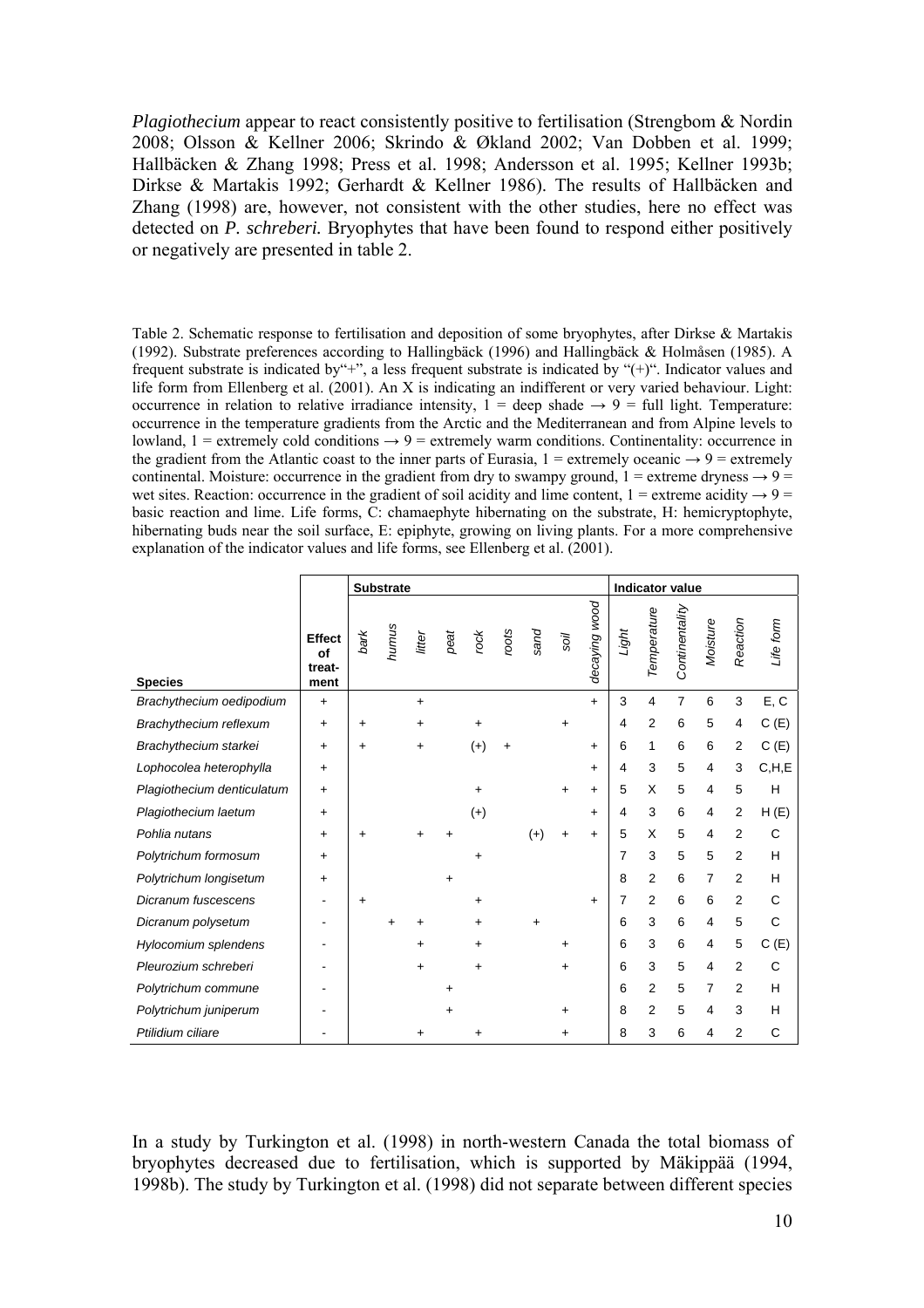and in the experiment by Mäkipää (1998b) the treatments were conducted with ammonium sulphate. Only one study in this review reports indifference of bryophyte's reaction to fertilisation. This study by Mälkönen et al. (1982) did, however, only last for two years after the application of NPK fertiliser. There may be differences in the effect of fertilisers on bryophytes by the way the fertiliser is applied. Persson (1981) found a significant increase of *P. schreberi* when the fertiliser was applied together with irrigation. Also *D. fuscescens, D. polysetum* and *H. splendens,* which in studies referred to above decline due to fertilisation, showed a greater abundance in the plots that were treated with both fertilisation and irrigation than in the control and the plots with only fertilisation. The effect in plots with only irrigation was weaker, although also here an increase of *P. schreberi* was found.

There appears to be few differences in preferences towards substrate between bryophytes which react positively or negatively to fertilisation (table 2). A larger share of species with a positive reaction seems however to utilise decaying wood. There is little consistency in traits between species with the same reaction to fertilising according to the indicator values and division into life forms (table 2) from Ellenberg et al. (2001). However, a somewhat larger tolerance to shade is indicated for the species with a positive reaction to fertilising. In a situation with increased competition for light due to an increased availability of nutrient such species can be expected to be more competitive than less shadetolerant species.



*Pleurozium schreberi*.

Several authors suggest that the alteration of the bryophyte societies, by addition of nitrogen, is mainly owing to initial toxic effect (Mäkipää 1998a; Persson 1981; Turkington et al. 1998). Persson (1981) claimed that a gradual fertilising in water solution diminish this effect. The fact that bryophytes lack cuticle make them sensitive to increased levels of salt. This can, however, not explain the long-term effects on bryophytes, described in chapter 12, about recovery after ceased fertilisation/deposition. Initially the study area in Persson (1981) was dominated by lichens which indicate a dry site. The cover of *P. schreberi* was initially low, but present to a significant degree. Fertilisation together with irrigation could push the system in a direction were *P. schreberi* is more competitive. Bryophytes are low-growing species with minor ability to increase height growth if nutrient availability increased.

DeLuca et al. (2002) found that cyanobacteria associated with *P. schreberi* are N-fixing between 1.5 and 2.0 kg N ha<sup>-1</sup> yr<sup>-1</sup> in boreal forests and the system can be disturbed by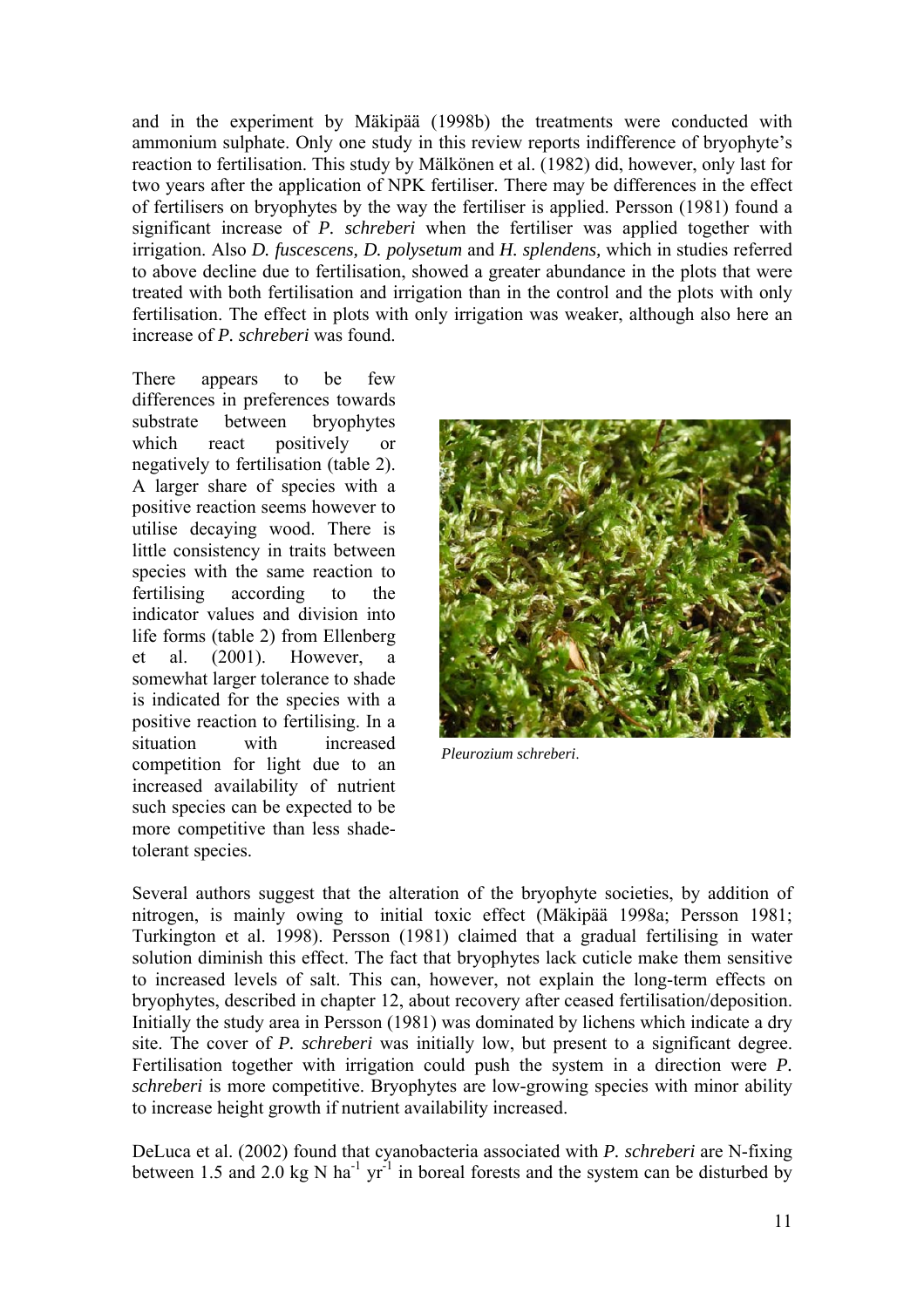<span id="page-11-0"></span>addition of nitrogen (see DeLuca et al. 2008 and discussion in chapter 7). Changes of the nutrient status in the system, and following alteration in competition both between and within strata, are of greater importance for the changes in bryophyte societies than toxic effects. There is however indications of enhanced effect of nitrogen in combination with sulphur (Hallbäcken & Zhang 1998). Sulphuric deposition might therefore be another factor of importance when considering the effects on bryophytes of added nitrogen.

## **9. Ammonium or nitrate**

The competitiveness of different plants in a changed nutrient status with more available nitrogen differs depending on the ecology of the plants. In boreal ecosystems nitrogen in the soil is largely available as ammonium. The soils are often naturally acid since the mineral weathering of the bedrock produce acid materials. The activity of oxidising bacteria like *Nitrosomonas* and *Nitrobacter*, which transforms ammonium into nitrite and nitrate is usually limited by high soil acidity and strong competition for nitrogen in boreal forests (Tamm 1991). However, in acid forest soils bacteria of the genus *Nitrosospira*, which are more resistant to low pH, usually replace *Nitrosomonas*. This way the nitrification process is mostly limited by the supply of ammonium and can progress even at low pH (Eriksson et al. 2005).

Many of the common boreal plants are lacking the enzyme nitrate-reductase, which is essential for the plant to utilise nitrate-nitrogen. Plants like *V. myrtillus* and *V. vitisidaea* almost lack this possibility. However, one of the most frequent grasses in this kind of environments, *D. flexuosa*, has proven the ability to reduce nitrate. In general the plant societies show a higher degree of this ability at higher fertility of the soil. *Urtica dioica,* a plant that is abundant on fertile sites, is one of the most efficient plants in reducing nitrate. The limiting factors for the nitrate-reductase are increasing temperature (the higher temperature, the lower reductase), light and availability of nitrate (Högbom 1992; Högbom & Högberg 1991; Högberg et al. 1990). Laboratory experiments with *V. myrtillus* and *V. vitis-idaea* have shown that these plants are able to grow in solutions with either ammonium or nitrate as the nitrogen source. The best performance in the sense of growth was though in solutions with only ammonium or a mix of ammonium and nitrate. In mixed solutions the relative uptake of ammonium was extending the uptake of nitrate (Ingestad 1973).

Both nitrite and nitrate has been proven to enhance the germination of dormant seeds (Hendricks & Taylorson 1974). However, Granström (1982) found mostly seeds of *V. myrtillus and L. pilosa* in the seed banks of a selection of forest sites in northern Sweden, even though for example *D. flexuosa* was frequent in the present vegetation. The low numbers of *D. flexuosa* seeds in the seed bank was confirmed by Hester et al. (1991), who found few *D. flexuosa* germinating from the soil even though this species was frequently represented in the seed rain. The most common species in this study were *C. vulgaris* and *Agrostis capillaris*, which indicate that these species are persistent in the seed bank. Species commonly found in seed banks are *C. vulgaris, L. pilosa* and *V. myrtillus*, which in most studies not are considered to be favoured by addition of nitrogen. Thereby the importance of nitrate and nitrite on the germination of seeds may be less important for the competition between plants after addition of nitrogen.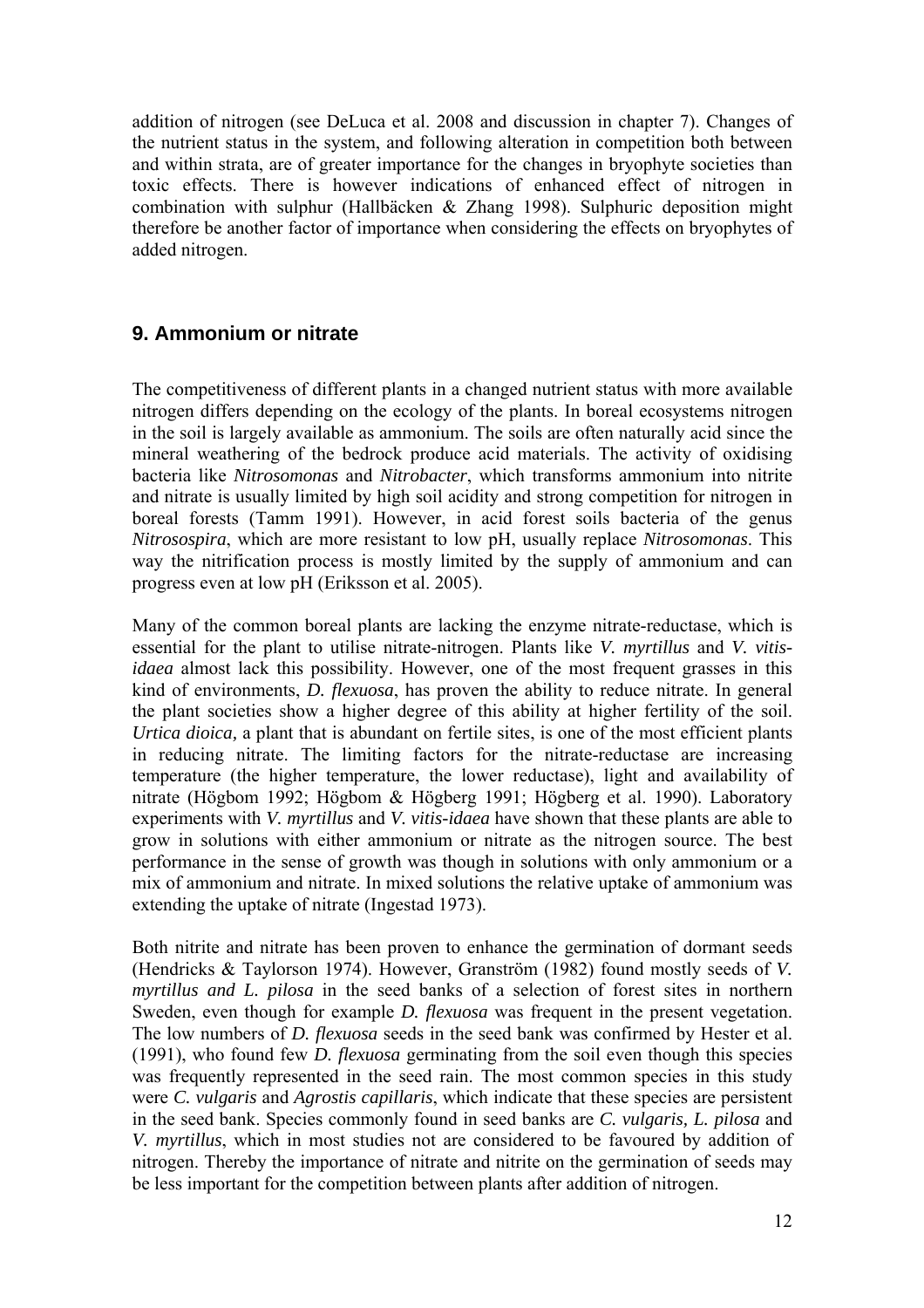<span id="page-12-0"></span>Since the nitrification is mainly limited by availability of ammonium the process is enhanced by fertilisation or deposition of nitrogen. Enrichment of nitrogen will therefore push the balance in a direction where a larger part of the available nitrogen consists of nitrate. A larger share of nitrate-nitrogen will in turn favour plants with nitrate-reductase. The limiting effects of deficient light on the nitrate reductase can be a factor explaining the lack of response to fertilisation in *D. flexuosa* described in chapter 10.

### **10. Competition for light and water**

In a study of five deciduous tree species (*Acer rubrum, A. saccharum, Fraxinus americana, Prunus serotina* and *Quercus rubra*) in Canada the response in light absorption due to differences in availability of light and nutrients was tested. The spectral reflectance in the visible waveband increased due to increased light and decreased due to increased availability of nutrients. Subsequently, fertilisation increased the absorption of light. There are differences in ability of plant species to utilise nutrients to increase their absorption of light. This dissimilarity may be one explanation to why plants show different competitive abilities in a situation with increased levels of nutrients (Baltzer and Thomas 2005). The species *V. myrtillus* and *V. vitis-idaea* are used in Swedish forestry as indicators of different levels of fertility, with *V. myrtillus* growing on more fertile sites. Mäkipää (1999) did not, however, find any difference between the two species preferences to the availability of nitrogen. Both species showed similar Gaussian response curves along a nitrogen gradient and had almost the same nitrogen optima. These results suggest that other factors than the nutrient availability determines the competitive relation between the two dwarf-shrubs.

During the last decades the standing volume of *P. abies* forests in southern Sweden has increased. Since the studied species are light dependent this might influence their occurrence. Kardell and Eriksson (1990) showed a positive relationship between the biomass of *V. myrtillus* and the age of the forest. This indicates that in today's forestry, with shortened rotation periods, *V. myrtillus* is disfavoured. The intensity of logging activities has influence on the balance between *V. myrtillus* and species like *E. angustifolium* and grasses. Bergstedt and Milberg (2001) found in a study based on material from the Swedish National Forest Inventory that *V. myrtillus* decreased linearly with increased logging. In the same study *E. angustifolium* and grasses increased at very high logging intensities (e.g. when more than 80% of the forest cover was removed). Elemans (2004) studied response to different conditions in light and nutrients of four vascular plants; *Circaea lutetiana, Mercurialis perennis, Aegopodium podagraria* and *Impatiens parviflora*. The most important factor was light intensity, while nutrients only were important at higher levels of light. In a study by Strengbom et al. (2004) the enhancement of light in a fertilisation – light experiment showed a direct response by the increased growth of *D. flexuosa,* whereas the cover of *V. myrtillus* was reduced. There was no significant difference between the treatments with and without addition of nitrogen. This study lasted only one year. In a more long-term study it is possible that effects of nitrogen would also be detected.

Plant abilities to utilise increased levels of nutrients are to a large extent determined by their capacity to compete for other resources. Species that can utilise the surplus of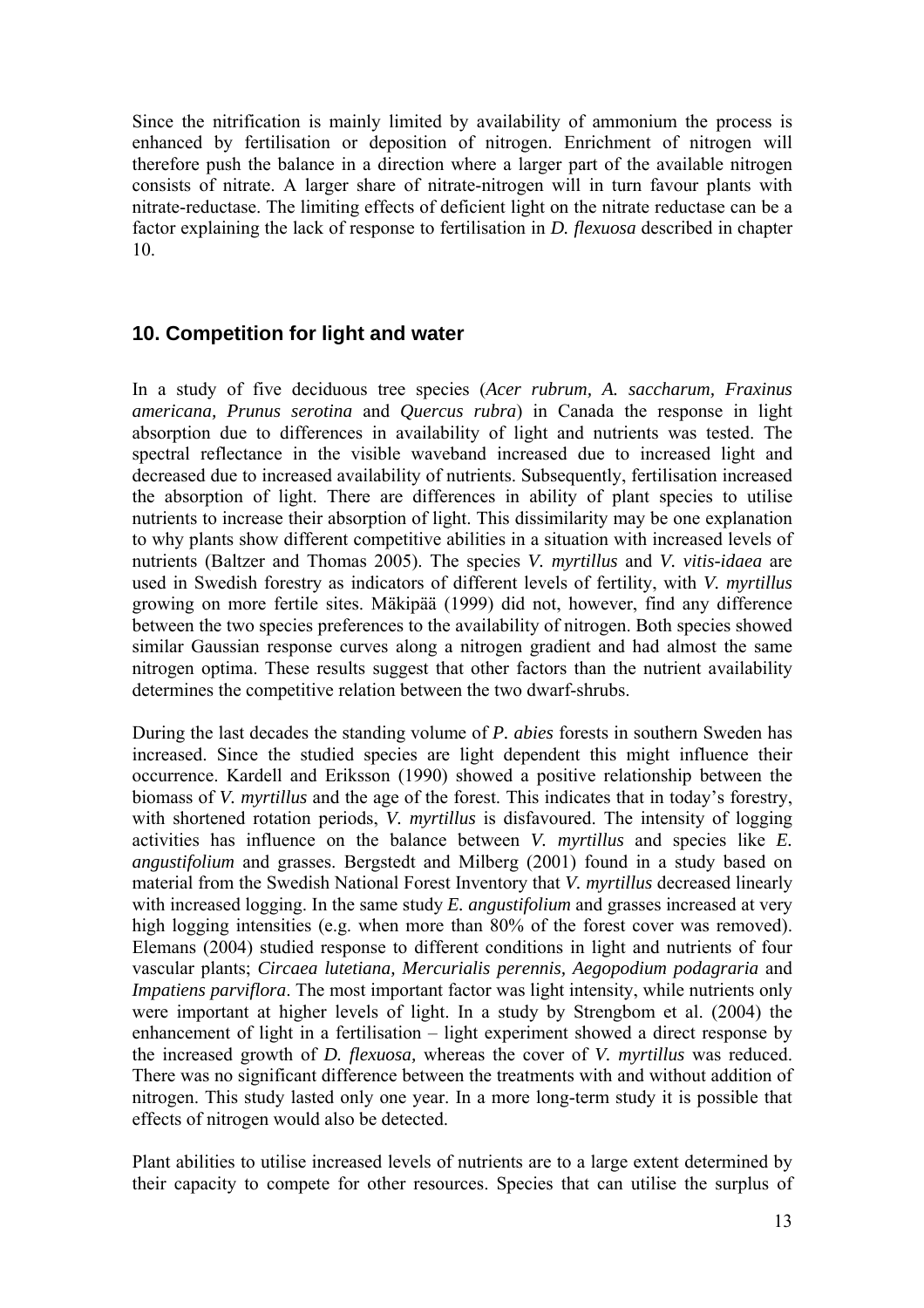nutrients to increase height growth and specific leaf area (SLA) or are larger grown are better competitors. In a study by Knops and Reinhart (2000), of the reaction in SLA of three grass-species to increased levels of nitrogen, large differences between species were distinguished. The increase in SLA ranged between 28 and 82 per cent. This lead to a change in dominating species from *Poa pratense* to *Agropyron repens*. Diekmann and Falkengren-Grerup (2002) found that plants with the following traits increased most in abundance due to deposition of nitrogen.

- Tall stature
- Hydro- to helomorph anatomy
- High leaf concentration of nitrogen
- Late phenological development

A model introduced by Aerts and Van der Peijl (1993) added fast achievement of maximal biomass to the traits of nitrogen favoured plants. According to this model the slow-growing plants characteristic of nutrient-poor habitats can compete because of high maximum biomass.

Many studies have shown a positive growth response of trees through fertilisation (Bergh 2000). Fertilisation leads to increased growth of foliage and canopy closes and reduces the amount of light on the forest-floor. Competition for light in closed canopies decreases the effect of a nitrogen supply on the composition of the ground vegetation (Liljelund & Torstensson 1988). A denser canopy leads to a decreased number of plants in the field-layer (Bergstedt  $&$  Milberg 2001) and decreased total cover of the ground vegetation (Tyler 1989).

There are however considerable time-lags in the effects of added nitrogen on plants of the forest floor. Bergstedt and Milberg (2001) found that the effects of logging on plant community in the forest were most pronounced 7-11 seasons after the trees were cut. The changes in light after logging come more abrupt, compared with the effect on light conditions after fertilisation or deposition. Subsequently can even larger inertia in the effects of increased availability of nitrogen be expected. Eventually also the amount of litter from the trees increases, which can be negative to the ground vegetation. The effect of nitrogen addition on the biomass production in the ground vegetation is therefore to a large extent dependent on the competitiveness of the dominant tree species. One of the objectives with fertilisation of forests is to achieve a larger biomass of needles to sequentially increase the growth of the trees. A successful fertilisation of a forest is therefore inevitably leading to a greater competition from the tree-layer on the ground vegetation. The tree-layer is thereby determining whether or not and to what extent vegetation can exist on the forest floor (Tamm 1991). The importance of the treelayer has also been stressed by Tyler (1989), who found light to be restricting especially among species tolerant to acid soils.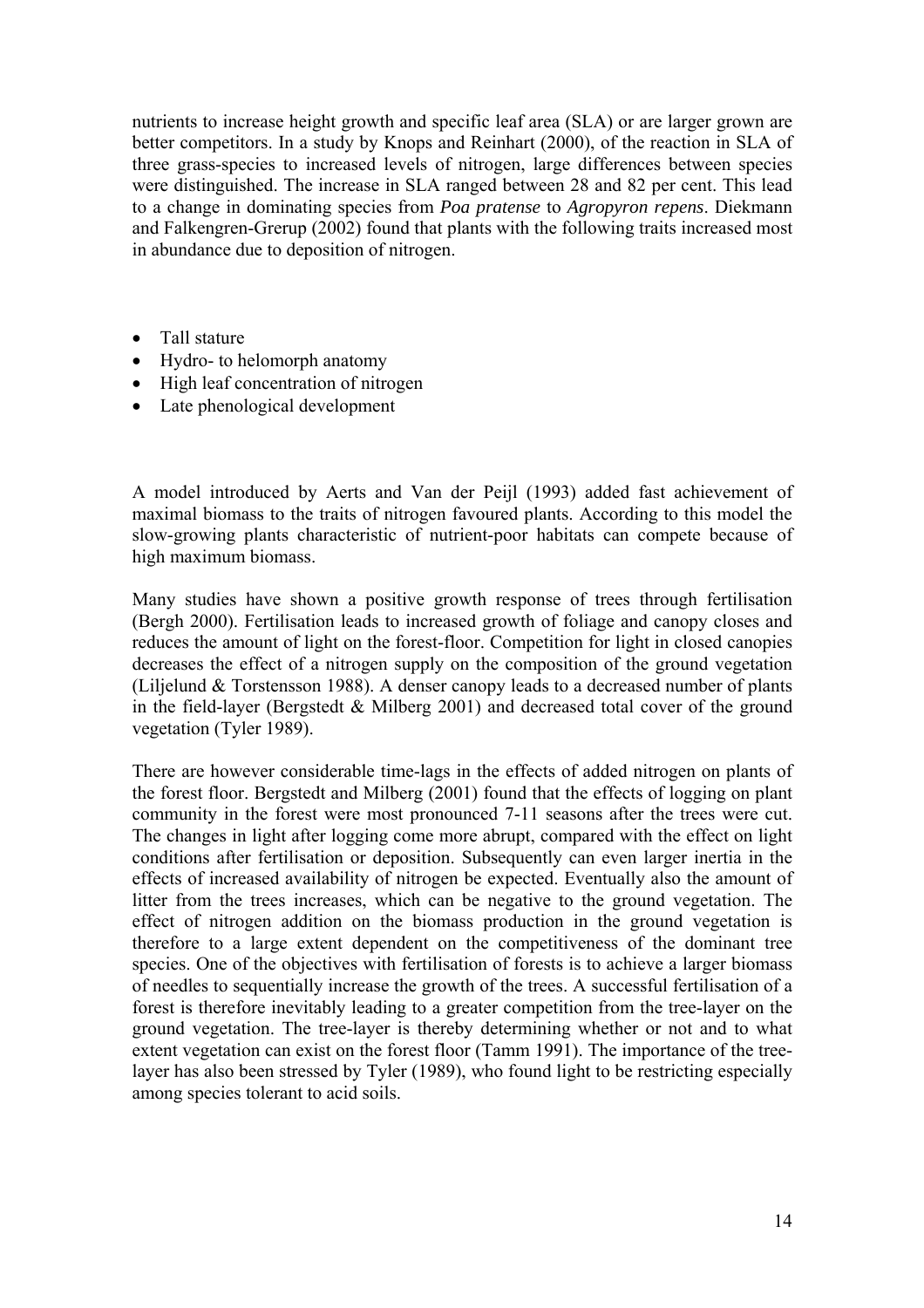### <span id="page-14-0"></span>**11. Response of pathogens to increased levels of nitrogen**

It is hypothesised that exposure to increased levels of nitrogen will modify plants susceptibility to pathogens (Bobbink et al. 1998). Several studies on effects of fertilisation and anthropogenic deposition of nitrogen has shown increased pathogenic predisposition of *V. myrtillus*. The parasitic fungi *Podosphaera myrtillina* and *Valdensia heterodoxa* (Nordin et al. 1998; Strengbom et al. 2003; Strengbom et al. 2002) and the larvae of *Lepidoptera* (Nordin et al. 1998) increase their population growth when nitrogen is added to the ecosystem. *V. heterodoxa* causes brown spots on the leaves while *P. myrtillina* makes the leaves violet. Longevity of the leaves of *V. myrtillus* decreases because of both pathogens and is therefore a competitive disadvantage to its host plant. According to Nordin et al. (1998) *P. myrtillina* increased 10 and 60 times and *V. heterodoxa* 30 and 90 times, in treatments with N-addition of 25 and 50 kg N ha-1. In the same study damages by larvae of *Lepidoptera* increased with a

factor of 2 and 5, respectively. A decreased content of phenolics in leaves of fertilised *V. myrtillus*, was discovered by Witzell and Shevtsova (2004), and can be one explanation to the increased susceptibility to *V. heterodoxa*. In this study no significant changes were found at low levels of added nitrogen (12.5 kg ha<sup>-1</sup> y<sup>-1</sup>), while a high dose  $(50 \text{ kg} \text{ ha}^{-1})$  $y^{-1}$ ) decreased three out of five phenolics. However, when the most intensively fertilised plants where infected by the parasitical fungi, the levels of phenolics increased to ones comparable with *V. myrtillus* infected by pathogenic fungi.<br> *V. myrtillus* infected by pathogenic fungi.



The suitability of *Calluna vulgaris* for the moth *Operophtera brumata* under addition of carbon dioxide and nitrogen was tested in an experiment in Great Britain. *O. brumata* is a polyphagous species known to be able to cause serious decline of *C. vulgaris* in moorlands of Scotland. The study did not reveal any relationships between enhanced levels of carbon dioxide and the development of *O. brumata*. There was however, a strong relationship between larval development, growth rate and pupal weight, and the addition of nitrogen. The phenolic content of the plants did not change. The authors suggest that the relationship between deposition of nitrogen and herbivory of *O. brumata* on *C. vulgaris* may be a key-factor behind the decline of moorlands in Scotland (Kerslake et al. 1998).

Experiences from laboratory experiments in the Netherlands show that the beetle *Lochmaea suturalis* which is monophagous on *C. vulgaris* increases its larval growth rate, adult weight and larval survival when feeding on *Calluna*-plants fertilised with nitrogen (Brunsting & Heil 1985). Several fertilising experiment in Dutch heathland show that only the addition of nitrogen to the system is not sufficient to initiate a vegetational change from heathland (*C. vulgaris*) to grassland (*D. flexuosa, Molinia*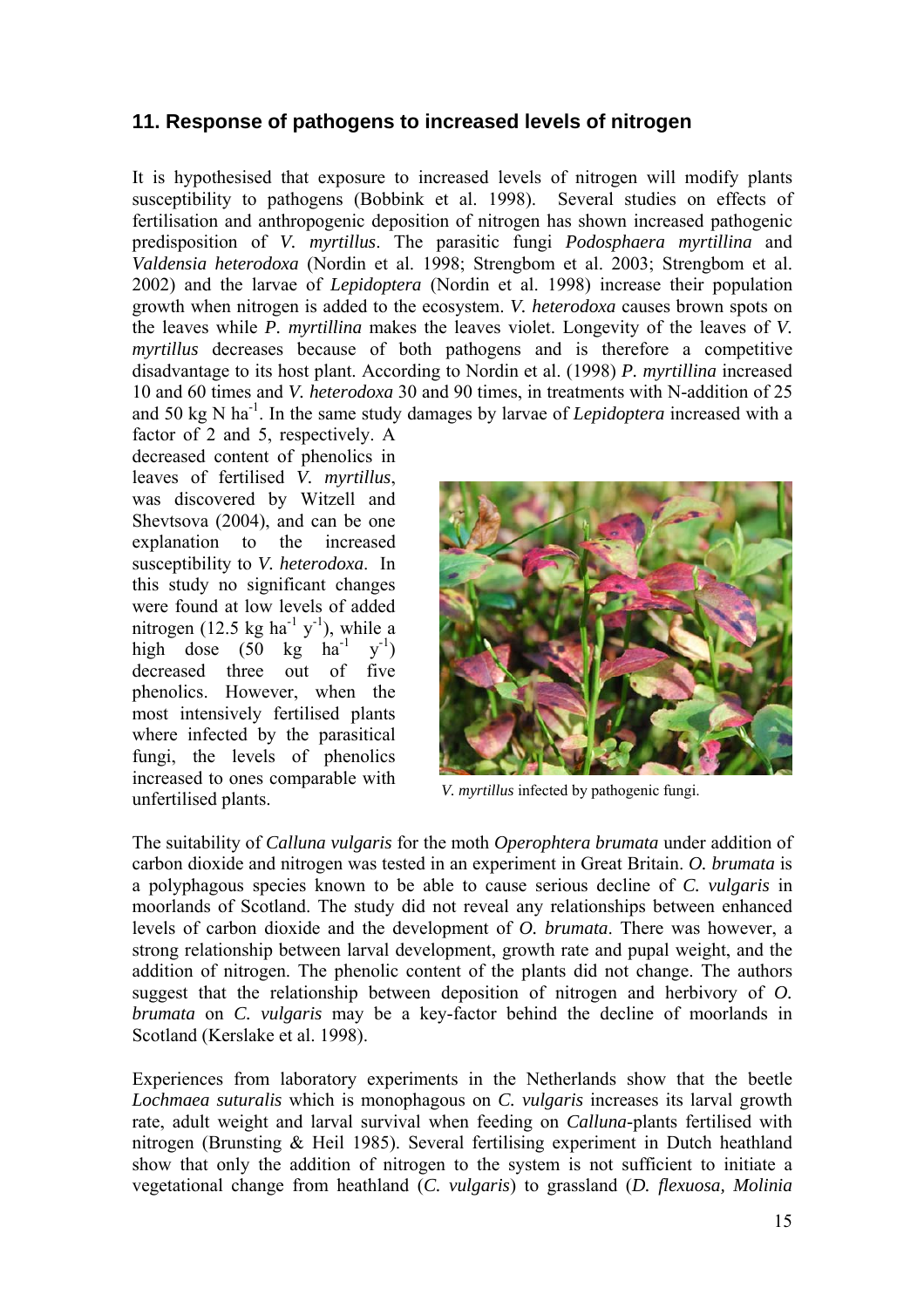<span id="page-15-0"></span>*caerulea*). However, when *C. vulgaris* was removed or damaged by *L. suturalis*, factors like absence or presence of the grass species and nitrogen availability was correlated with the change in vegetation (Berdowski 1987; Aerts 1990).

The ecosystems in the studies above, heathland dominated by *C. vulgaris* and *Erica tetralix* completely or partly missing tree-layer, and boreal forest with a well developed tree-layer consisted of *Picea abies* and ground vegetation dominated by *V. myrtillus*, have some obvious dissimilarities. Despite this, both can be considered naturally nitrogen limited and similarities in the processes of vegetational change due to increased levels of nitrogen are evident. *L. suturalis* is present in all Fennoscandia (Fauna Europaea Web Service 2007). No studies have however, been done of how this species affects the interaction between *C. vulgaris* and grasses like *D. flexuosa* in the region. It is however reasonable to imagine similar behaviour of *L. suturalis* in northern ecosystems when exposed to high levels of nitrogen due to deposition or fertilisation.

As mentioned earlier in this literature review, different pathogens on for example *V. myrtillus* and *C. vulgaris* have shown to increase with addition of nitrogen. Strengbom et al. (2006) found a relation between the occurrences of *V. heterodoxa* on *V. myrtillus* and fertilisation with nitrogen in an experiment. The occurrence was, however, strongly related to scale in the sense of size of fertilised plots, where larger plots had larger incidence of decease. Large parts of Europe are affected by deposition of nitrogen. The deposition varies on a large scale due to sources of pollution and wind direction. However, the variation might be as large also on a landscape scale. Slopes and forest edges exposed to prevailing winds are likely to receive more deposition than other parts of the landscape (Hasselrot & Grennfelt 1987).

## **12. Recovery after ceased fertilisation/deposition**

Fast recovery of some parameters like the chemistry of trees has been reported from fertilisation experiments in coniferous forest after the addition of nitrogen has ceased. Also levels of nitrogen in the soil-solution (Boxman et al. 1995), especially nitrate (Boxman et al. 1994) have shown to decrease relatively instant after ceased nitrogen fertilisation. The levels of nitrate reductase activity and nitrogen content in leaves of *D. flexuosa* have been shown to decrease relatively fast after fertilisation has ceased (Quist et al. 1999). Kellner (1993b) found a fast recovery of the vegetation after a single application of N. Initially *D. flexuosa* increased on the account of dwarf-shrubs like *V. myrtillus* and *V. vitis-idaea* on all sites. The effect peaked after two years and the vegetation started to recover.

A build-up of the total nitrogen storage in the system can however be expected. In a study by Ladanai et al. (2007), the total levels of nitrogen where still significantly enhanced 7-12 years after the fertilisation with NPK-fertiliser ceased. Strengbom and Nordin (2008) found a significant increase in total nitrogen content in *D. flexuosa* and *V. myrtillus*, 20 years after the last fertilisation. The effects of former land-use on soil properties have been reported to be persistent over long time periods. Falkengren-Grerup et al. (2006) found differences in soil N-content between previous agricultural land and land that had been continuously forested, 40-80 years after the agricultural land had been forested.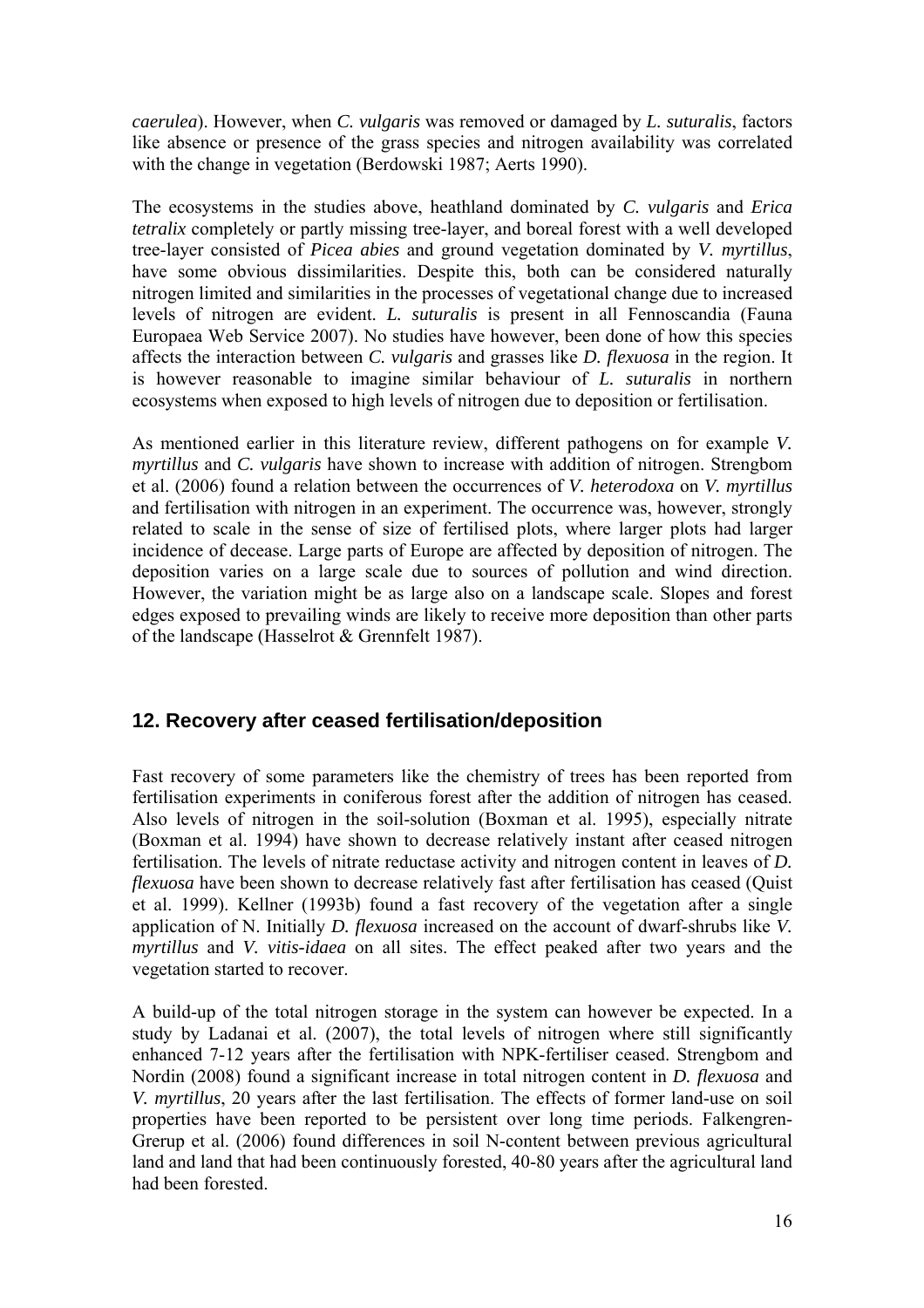<span id="page-16-0"></span>Some studies on the effect on the ground vegetation show remarkably long-lasting effects of increased levels of nitrogen in the system (Strengbom & Nordin 2008; Olsson & Kellner 2006; Strengbom et al. 2001). The most pronounced long-term effects have been noted in the composition and cover of bryophytes and lichens. Strengbom et al. (2001) found that reindeer lichens (*C. rangiferina* and *C. arbuscula*) present in the control plots still were absent in the plots were fertilising had ceased 9 years earlier. In the same study the bryophytes *B. starkei* and *P. denticulatum* were present only in the plots that had been fertilised, 47 years after the addition of nitrogen stopped. Simultaneously *H. splendens* was more abundant in the control plots. The considerable effects on lichens and bryophytes are supported by the results of Olsson and Kellner (2006) who studied the vegetation on sites where fertilisation ceased 15-18 years earlier (more about lichens and bryophytes in chapter 7-8).

The studies made of the long-term effects on vascular plants are however not consistent. While Strengbom et al. (2001) found significant effects on the relation *V. myrtillus – D. flexuosa* 9 years after the fertilisation had ended, there were no notable effects on vascular plants in the 47 years old experiment in the same study. The study by Olsson and Kellner (2006) of three fertilisation experiments, where the addition of nitrogen stopped 15-18 years earlier, did not show any increase in nitrophilic vascular plant species, neither did it show denser vegetation in the plots that were previously fertilised. Olsson & Kellner (2006) claim, that the long-term effects on lichens in their study had a stronger relationship with the accumulation of nitrogen in the soil, than with added nitrogen dose. Durable increase of system levels of nitrogen caused by fertilisation is also supported by Quist et al. (1999), who found a long-lasting increase of the nitrogen levels in leaves of *D. flexuosa*. Milchunas and Lauenroth (1995) reported nonlinear responses to ceased nitrogen enrichment of steppe communities. They hypothesized that litter accumulation as an effect of increased production and reduced decomposition implies inertia in the recovery of the system.

The difference between the two sites in Strengbom et al. (2001) concerning vascular plant might be due to the divergence in elapsed time since addition of nitrogen ceased. It is possible that we here see the recovery of vegetation on a time-gradient. Two of the sites in Olsson & Kellner (2006) are located in areas with enlarged deposition of nitrogen caused by human activities. This may cause inertia in the recovery of the system and has to be considered when interpreting the results. However, even if some parameters of nitrogen enrichment appear to recover fast after addition of nitrogen has ceased or relaxed, an ecosystem originally limited by nitrogen seem to have extensive abilities to preserve nitrogen within the system.

#### **13. Synthesis and Discussion**

The response on the vegetation of an increased availability of nitrogen by either fertilisation or deposition of anthropogenic origin depends on a set of factors. To what degree the vegetation alters is to a large extent depending on the following aspects: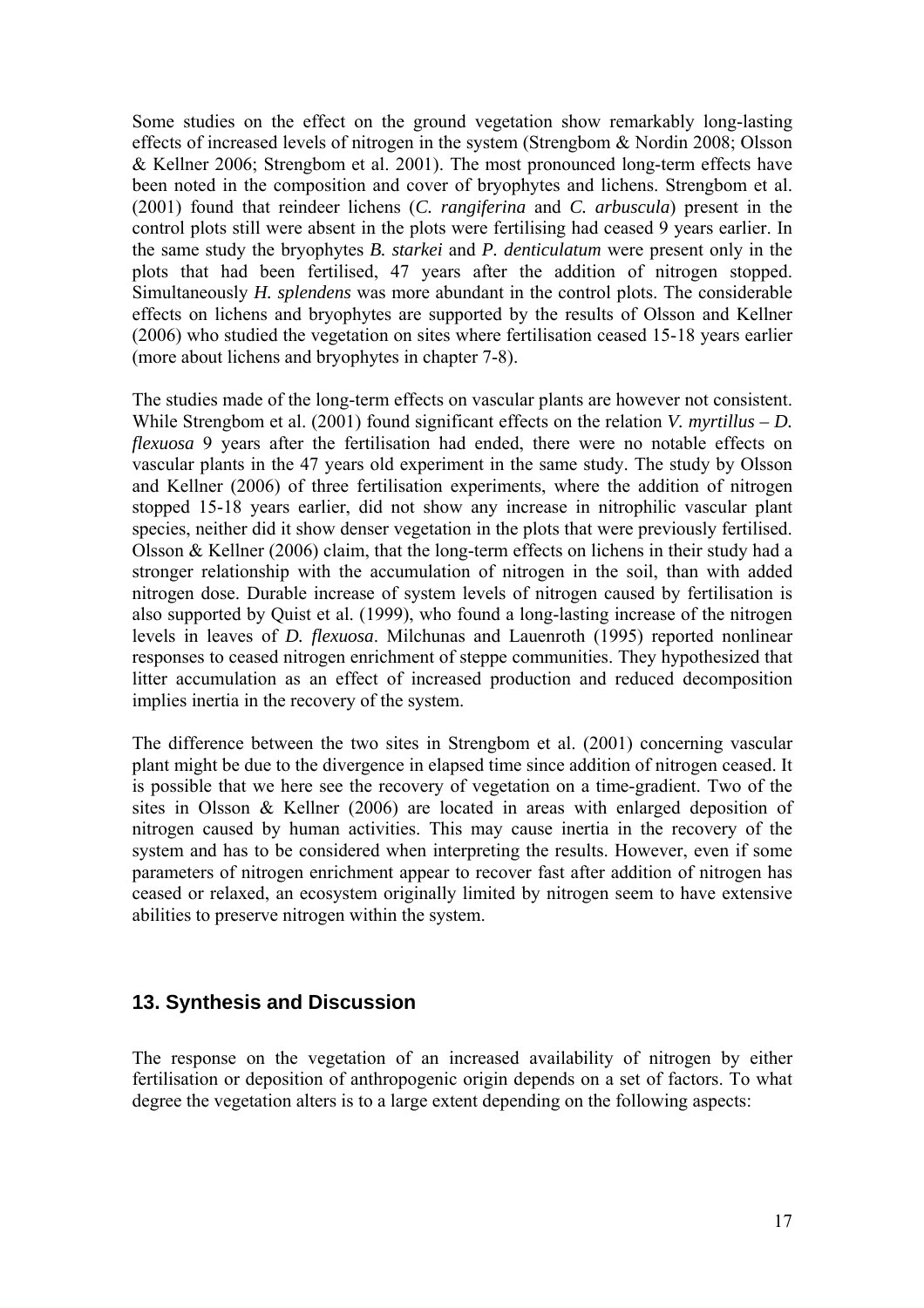- Initial composition of the vegetation
- Competitiveness of present species including species in the tree-layer
- Pathogen-host plant interactions
- Possibilities of immigration of species
- Initial pH and change in acidity as a result of the added nutrients

Initial composition of the vegetation is important as well as the position of the dominant species on different gradients relating to their niches. In boreal forests the production capacity (of the dominating tree species) of a certain site can be estimated with some certainty. If the vegetational composition initially is compiled with a mix of species that are co-dominating the forest floor, it is likely that a changed nutrient status will alter the competitive balance between the species. The vegetation will in this case change into one indicating a more productive system. However, if one species is dominating, pathogen-host plant interactions or other disturbances may be initiating the succession. Several studies of nitrogen effects on ground vegetation dominated by one species have been performed. *V. myrtillus* and *C. vulgaris* are species with the possibility of dominating the field-layer. Even though they are adapted to ecosystems limited of nitrogen, these species seem to be competitive also when nitrogen is added to the system. A theory of the causes behind this, hypothesise that ericaceous shrubs are competitive due to their large maximum biomass. Plant-pathogens may however increase due to fertilisation/deposition of nitrogen and alter the competitive balances (figure 1).



Figure 1. Illustration of altered competitive balance between species in the ground vegetation.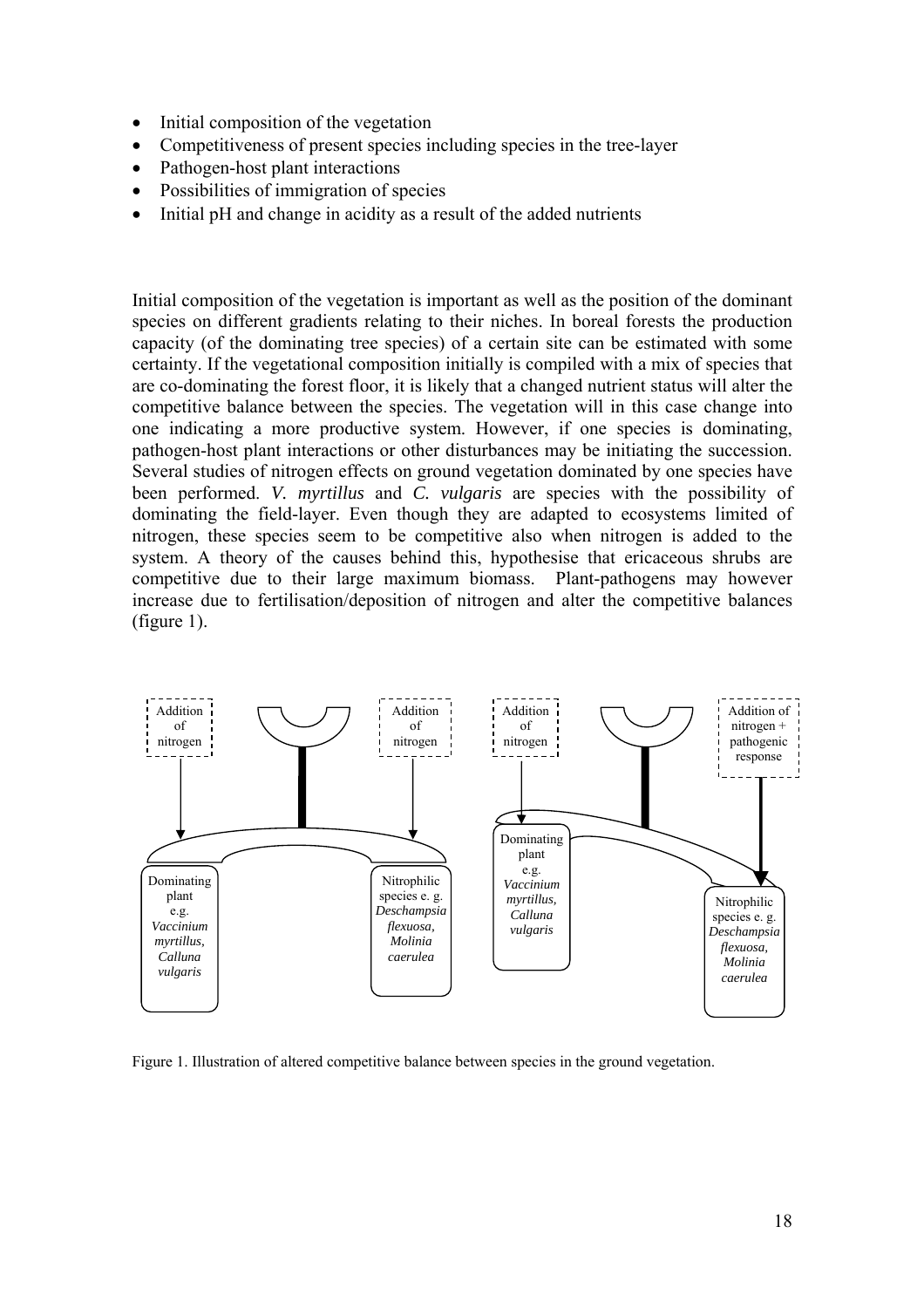How competitive a plant is when the levels of nutrients in the system are enhanced depends to a large extent on its abilities to utilise the increased resources. If an ecosystem is enriched by nitrogen, the relative and absolute amount of nitrate increases. There are differences between the ability of plants to utilise nitrate for growth, which influence how a plant will perform with the new nutrient status. When a system initially limited by nitrogen gets nitrogen saturated, limitation of other resources occurs. Limitations may arise in other nutrients as well as in light and water. Therefore plants plasticity in relation to other growth resources impacts their competitiveness. In general tall- and fast growing plants are more competitive than their opposites, mainly due to asymmetric competition for light.

The concept of symmetric-asymmetric competition is essential when forecasting the effects of a fertiliser regime on an ecosystem. In general competition for light is considered to be asymmetric, while competition for water and nutrients is symmetric (Weiner 1990; Connolly & Wayne 1996). Boreal and boreo-nemoral ecosystems are mainly limited by nitrogen and symmetric competition can be presumed to play an important role in controlling the composition of the vegetation. As a system gets saturated with nitrogen the competition changes into asymmetric (figure 2).



Figure 2. Schematic model of symmetric and asymmetric competition. (a) Symmetric competition, no individual reaches dominance. (b) Asymmetric competition on the individual level, some individuals are more competitive and reach dominance. (c) Asymmetric competition between species. One species is more competitive and reaches dominance. After Freckleton and Watkinson (2001).

Effects of added nitrogen on vegetation can be divided into two main groups depending on when they occur; immediate, and long-term. The immediate effects are caused by the toxicity of nitrogen on plants, especially bryophytes and lichens. The long-term effects are changes through an accumulation of nitrogen in the system, increased competition in the ground vegetation and altered (decreased) insolation as an effect of a closing canopy. If the addition of nitrogen is limited in time and amount, the system tends to recover (figure 3). However, there are large differences between species in time of reestablishment and long-term effects may occur due to a changed competitive balance. Plants adapted to nitrogen limited ecosystems have very often well developed abilities to housekeep nitrogen and recycle it within the system.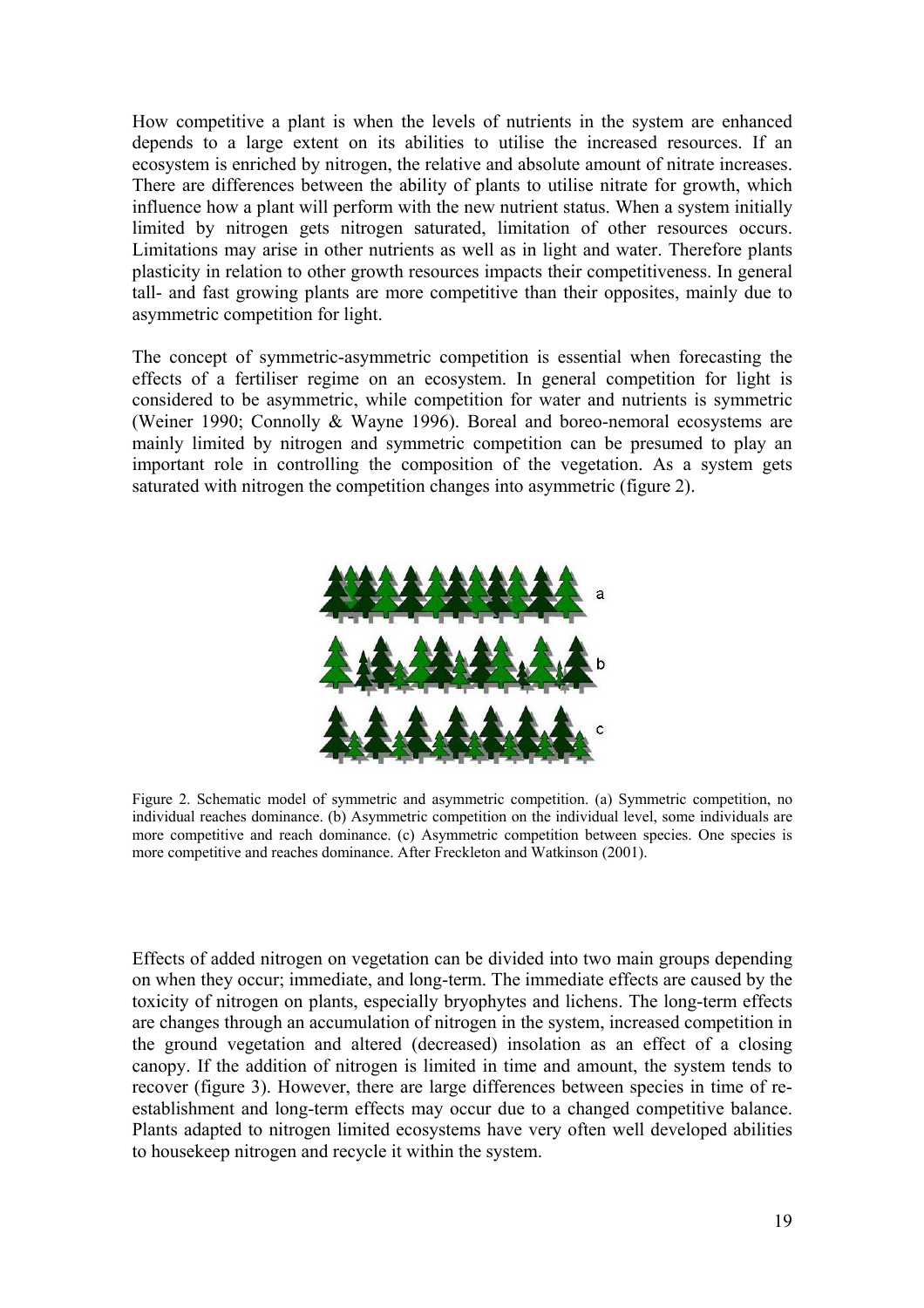

Figure 3. Schematic model of vegetation changes in a nitrogen enriched system.

Forestry of today has a large impact of the composition and extension of the ground vegetation. Clear-cutting of old forest and replacing it with monocultures is changing the light-conditions on the ground. Decreased cover of vegetation when the forest is clear-cut leads to increased temperatures in the soil and thereby increased mineralisation of nitrogen. This favours species that are adapted to early succession stages after largescale disturbances. When new forest establish, the competition between strata increases. When old forests starts to decline in vitality with increased litterfall, more light is penetrating through the canopy and the ground vegetation can develop. However, shortened rotation periods mean that the time available for plants to recolonise is reduced.

The development of species (plants) richness during the development of a forest stand under a traditional management regime and intensive management is hypothesised in a model developed by Peet and Christensen (1998). This model implies an increase in species richness during the early stages of the rotation period, a decrease during the thinning period when the competition from the tree layer is at its peak, followed by a slowly subsiding increase as the forest ages.

In intensive management with fertilisation starting in juvenile stands, the phase of establishment is shortened, why the species richness can be expected to be lower when it peaks before the thinning period. A more intensive competition for light from the tree canopy during the thinning period may cause a deeper nadir in species richness, especially in forest that normally does not reach a totally closed canopy. Reduced light conditions as an effect of a faster development of the canopy in young fertilised stands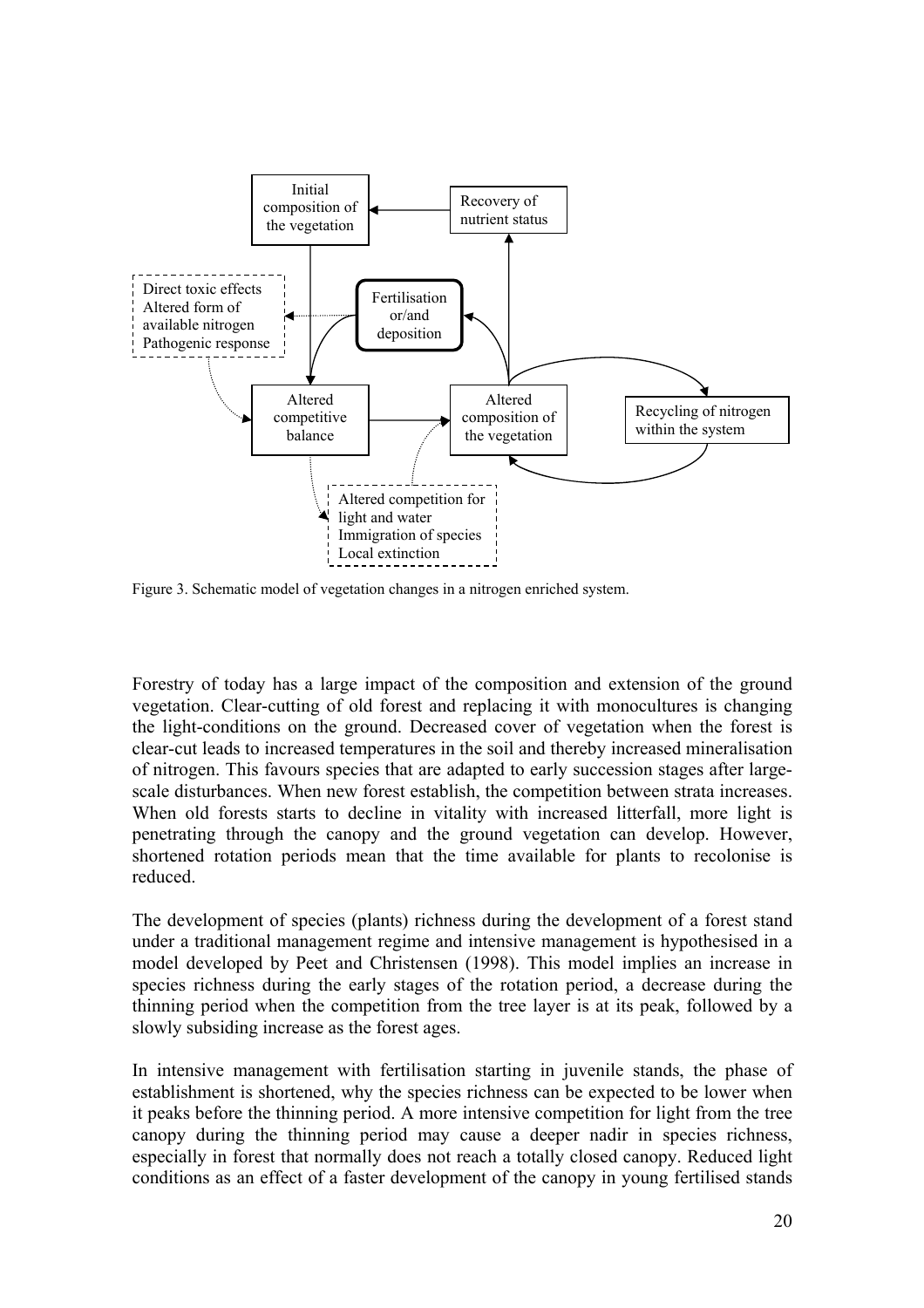<span id="page-20-0"></span>may also lead to a slower increase of species number than in traditional management during the aging phase. The increase of species in this phase is positively related to the intensity of the thinning regime. A management model without thinning would imply the lowest increase of species. The shorter period of establishment together with more intensive competition can lead to enhanced loss of species, especially when this kind of management is applied during repeated rotation periods. This way the silvicultural methods disfavour slow-growing plant species that are adapted to small-scale disturbance regimes. Intensive forestry with fertilisation of monocultures with *P. abies* and shortened rotation periods will enhance these effects. Shorter rotation periods with more frequent clear-cuts may on the other hand lead to an increase in species which are favoured by large-scale disturbances.

The introduction of intensive forestry on a limited part of the forest land may give possibilities to make land-area available for other purposes than forestry. This will however need a change in society's view on the relation forestry/nature conservation and whether or not we should have single-purpose land-use. This can be relied to the always present SLOSS-dilemma (Single Large or Several Small reserves) in nature conservation.

### **14. Perspectives**

There are very few studies dealing with the effects of nitrogen fertilisers on the field vegetation in young forest. There are however a few studies on nitrogen content of the soil and leaching after clear-cut of forest in fertilisation experiments (Ring et al. 2003; Högbom et al. 2001). Ring et al. (2003) concludes that whether or not the vegetation after clear-cut is affected by previous fertilisation, is to a large extent unexplored. One study did not however find any significant changes in biomass production of the ground vegetation after clear-cut (see reference in Ring et al. 2003). Even less work than on clear-cuts is probably done on the effects of fertilisation in young forests. Many studies on the effects of fertilisation in old or middle aged forests, points out the reaction on the canopy closure as one factor, which to large extent determines what happens to the field vegetation. The effect of the canopy on field vegetation is initially missing in clear-cuts and plantations but the importance increase rapidly in young forests when they are fertilised. The effects of fertilisation can thereby be expected to be somewhat different in young open forest than in older stands, where the canopy already from the beginning has a high degree of closure. More research is needed within these fields, both where the effects on field vegetation are studied when fertilised forests are regenerated and fertilisation in young forests.

#### **15. References**

Aerts, R. and Van der Peijl, M. J. 1993. A simple model to explain the dominance of low-productive perennials in nutrient-poor habitats. Oikos 66: 144-147.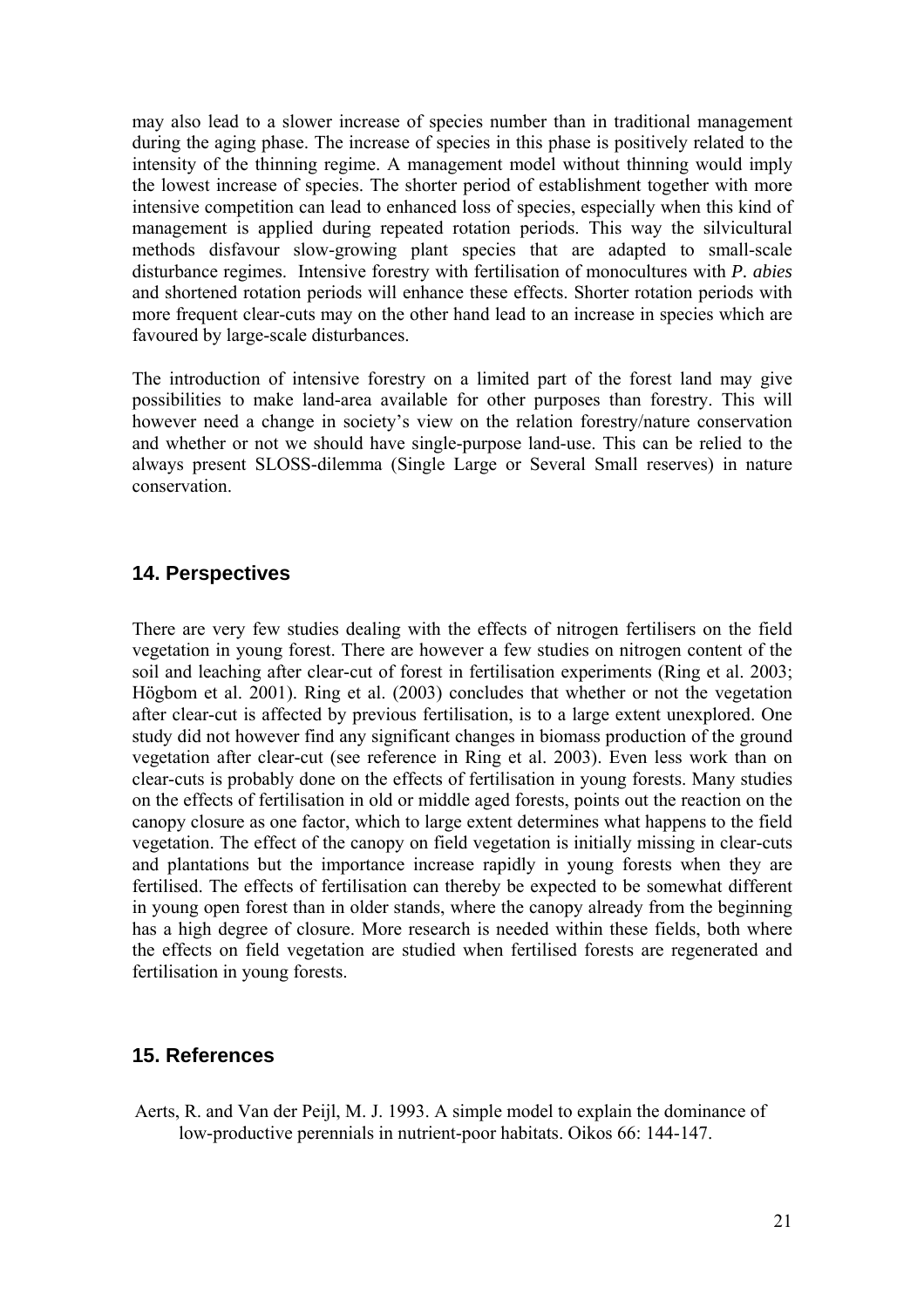- Aerts, R., Berendse, F., de Caluwe, H. and Schmitz, M. 1990. Competition in heathland along an experimental gradient of nutrient availability. Oikos 57: 310-318.
- Aerts. R. 1989. The effect of increased nutrient availability on leaf turnover and aboveground productivity of two evergreen ericaceous shrubs. Oecologia 78: 115-120.
- Albrektson, A., Aronsson, A. and Tamm, C. O. 1977. The effect of forest fertilisation on primary production and nutrient cycling in the forest ecosystem. Silva Fennica 11: 233-239.
- Andersson, F., Bergholm, J., Hallbäcken, L., Möller, G., Pettersson, F. and Popovic, B. 1995. Farabolförsöket – Försurning, kalkning och kvävegödsling av en sydöstsvensk granskog (in Swedish with summary and figures in English). Report 70. Department of Ecology and Environmental Research. Swedish University of Agricultural Sciences.
- Axelsson, E. and Axelsson, B. 1986. Changes in carbon allocation patterns in spruce and pine trees following irrigation and fertilization. Tree Physiology 2: 189-204.
- Baltzer, J. L. and Thomas, S. C. 2005. Leaf optical responses to light and soil nutrient availability in temperate deciduous trees. American Journal of Botany 92: 214- 223.
- Berdowski, J. J. M. 1987. Transition from heathland to grassland initiated by the heather beetle. Vegetation 72: 167-173.
- Bergh, J., ed. 2000. Fiberskog rapport från ett forskningsprogram om intensivodling av gran (in Swedish). Department for Production Ecology, Faculty of Forestry, Swedish University of Agricultural Sciences. Report No. 6, 2000.
- Bergh, J., Linder, S., Lundmark, T. and Elfving, B. 1999. The effect of water and nutrient availability on the productivity of Norway spruce in northern and southern Sweden. Forest Ecology and Management 119: 51-62 .
- Bergstedt, J. and Milberg, P. 2001. The impact of logging intensity on field-layer vegetation in Swedish boreal forest. Forest Ecology and Management 154: 105- 115.
- Bobbink, R., Hornung, M. and Roelofs, J. G. M. 1998. The effects of air-borne nitrogen pollutants on species diversity in natural and semi-natural European vegetation. Journal of Ecology 86: 717-738.
- Boxman, A. W., Dam van, D., Dijk van, H. F. G., Hogervorst, R. F. and Koopmans, C. J. 1995. Ecosystem responses to reduced nitrogen and sulphur inputs into two coniferous stands in the Netherlands. Forest Ecology and Management 71: 7-29.
- Boxman, A. W., Dijk van, H. F. G. and Roelofs, J. G. M. 1994. Soil and vegetation responses to decreased atmospheric nitrogen and sulphur inputs into a Scots pine stand in the Netherlands. Forest Ecology and Management 68: 39-45.
- Brunsting, A. M. H. and Heil, G. W. 1985. The role of nutrients in the interactions between a herbivorous beetle and some competing plant species in heathlands. Oikos 44: 23-26.
- Chapin, S. F., Vitousek, P. M. and Van Cleve, K. 1986. The nature of nutrient limitation in plant communities. The American Naturalist 127: 48-58.
- Connolly, J. and Wayne, P. 1996. Asymmetric competition between plant species. Oecologia 108: 311-320.
- DeLuca, T. H., Zackrisson, O., Gundale, M. J. and Nilsson, M-C. 2008. Ecosystem Feedbacks and Nitrogen Fixation in Boreal Forests. Science 320: 1181.
- DeLuca, T. H., Zackrisson, O., Nilsson, M-C and Sellstedt, A. 2002. Quantifying nitrogen-fixation in feather moss carpets of boreal forests. Nature 419: 917-920.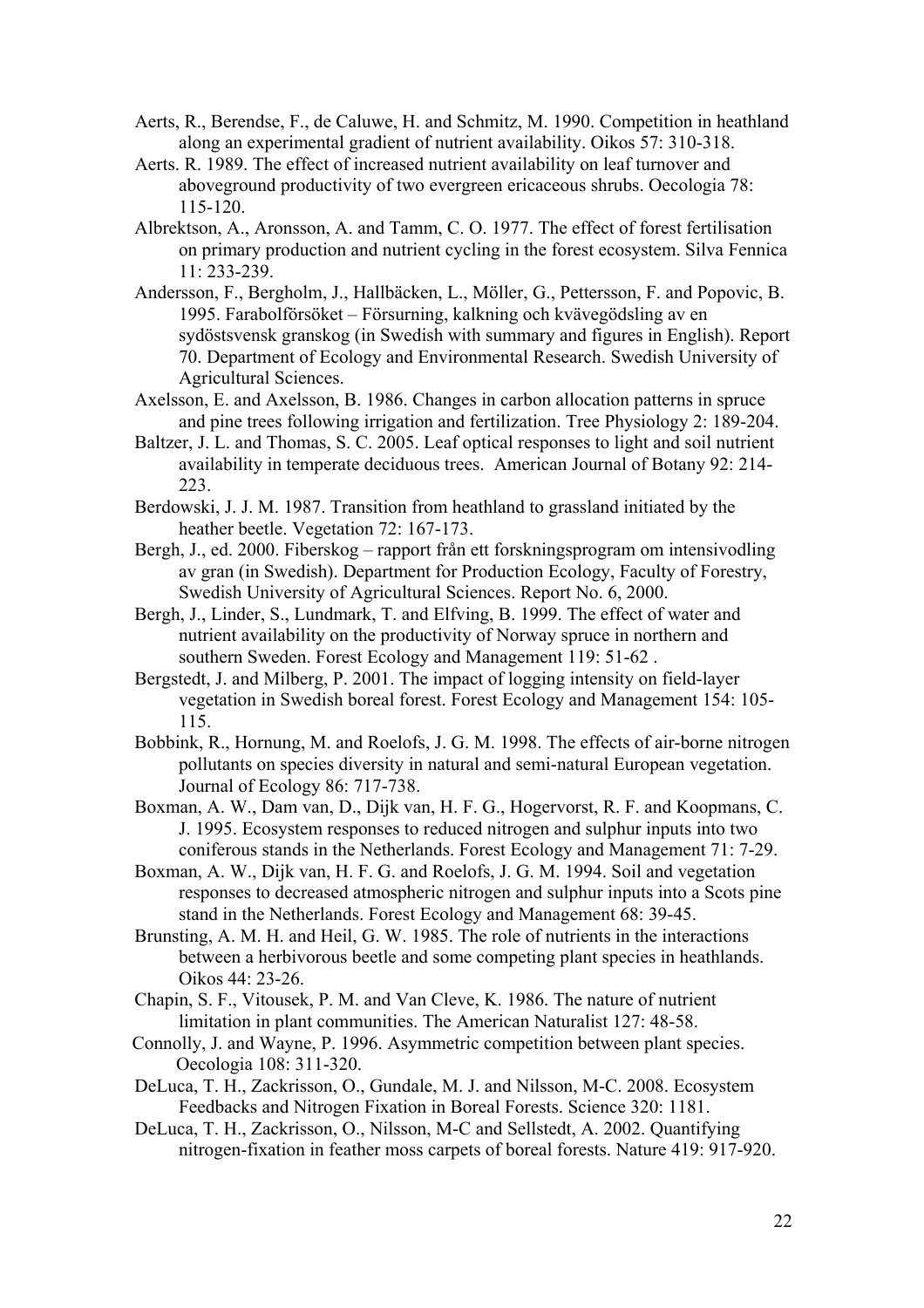- Dirkse, G. M. and Martakis, G. F. P. 1992. Effects of fertilizer on bryophytes in Swedish experiments on forest fertilization. Biological Conservation 59: 155- 161.
- Diekmann, M. and Falkengren-Grerup, U. 2002. Prediction of species response to atmospheric nitrogen deposition by means of ecological measures and life history traits. Journal of Ecology 90: 108-120.
- Elemans, M. 2004. Light nutrient and the growth of herbaceous species. Acta Oecologica 26: 197-202.
- Ellenberg, H., Weber, H. E., Düll, R., Wirth, V. and Werner, W. 2001. Zeigerwerte von Pflanzen in Mitteleuropa (in German with English summary). 3rd ed. Scripta Geobotanica 18. Verlag Erich Goltze, Göttingen.
- Ellenberg, H. (jun). 1988. Floristic change due to nitrogen deposition in central Europe. Critical loads for sulphur and nitrogen. Report from a workshop held at Skokloster, Sweden, 19-24 march, 1988. Ed. Nilsson, J. and Grennfelt, P.
- Elofsson, M. and Gustafsson, L. 2000. Uncommon vascular plant species in an East-Central Swedish forest area – a comparison between young and old stands. Nordic Journal of Botany 20: 51-60.
- Eriksson, J., Nilsson, I. and Simonsson, M. 2005. Wiklanders Marklära. Studentlitteratur (in Swedish), Lund p. 108.
- Eriksson, O. and Raunistola, T. 1993. Impact of forest fertilisers on winter pastures of semi-domesticated reindeer. Rangifer 13: 203-214.
- Falkengren-Grerup, U., Brink ten, D. J. and Brunet, J. 2006. Land use effects on soil N, P, C and pH persist over 40-80 years of forest growth on agricultural soils. Forest Ecology and Management 225: 74-81.
- Falkengren-Grerup, U., Ericson, L., Gunnarsson, U., Nordin, A., Rydin, H., and Wallén, B. 2000. Does nitrogen deposition change the flora?. Effects of Nitrogen Deposition on Forest Ecosystems, chapter 6. Swedish Environmental Protection Agency.
- Freckleton, R. P. and Watkinson, A. R. 2001. Asymmetric competition between plant species. Functional Ecology 15: 615-623.
- Gerhardt, K. and Kellner, O. 1986. Effects of nitrogen fertilizers on the field- and bottomlayer species in some Swedish coniferous forests. Meddelanden från växtbiologiska institutionen 1986 (1). Institute of Ecological Botany, Uppsala.
- Granström, A. 1982. Seed banks in five boreal forest stands originating between 1810 and 1963. Canadian Journal of Botany 60: 1815-1821.
- Guzikowa, M., Latocha, E., Pancer-Kotejowa, E. and Zarzycki, K. 1976. The effect of fertilization on a pine forest ecosystem in an industrial region. Ekologia Polska 24: 307-318.
- Hallbäcken, L. and Zhang, L-Q. 1998. Effects of experimental acidification, nitrogen addition and liming on ground vegetation in a mature stand of Norway spruce (Picea abies (L.) Karst.) in SE Sweden. Forest Ecology and Management 108: 201-213.
- Hallingbäck, T. 1996. Ekologisk Katalog över Mossor (in Swedish). ArtDatabanken, SLU, Uppsala.
- Hallingbäck, T. 1992. The effect of air pollution on mosses in southern Sweden. Biological Conservation 59: 163-170.
- Hallingbäck, T. and Holmåsen, I. 1985. Mossor En fälthandbok (in Swedish). Second edition. Stenströms Bokförlag AB/Interpublishing, Stockholm.
- Hasselrot, B. and Grennfelt, P. 1987. Deposition of air pollutants in a wind-exposed forest edge. Water, Air and Soil Pollution 34: 135-143.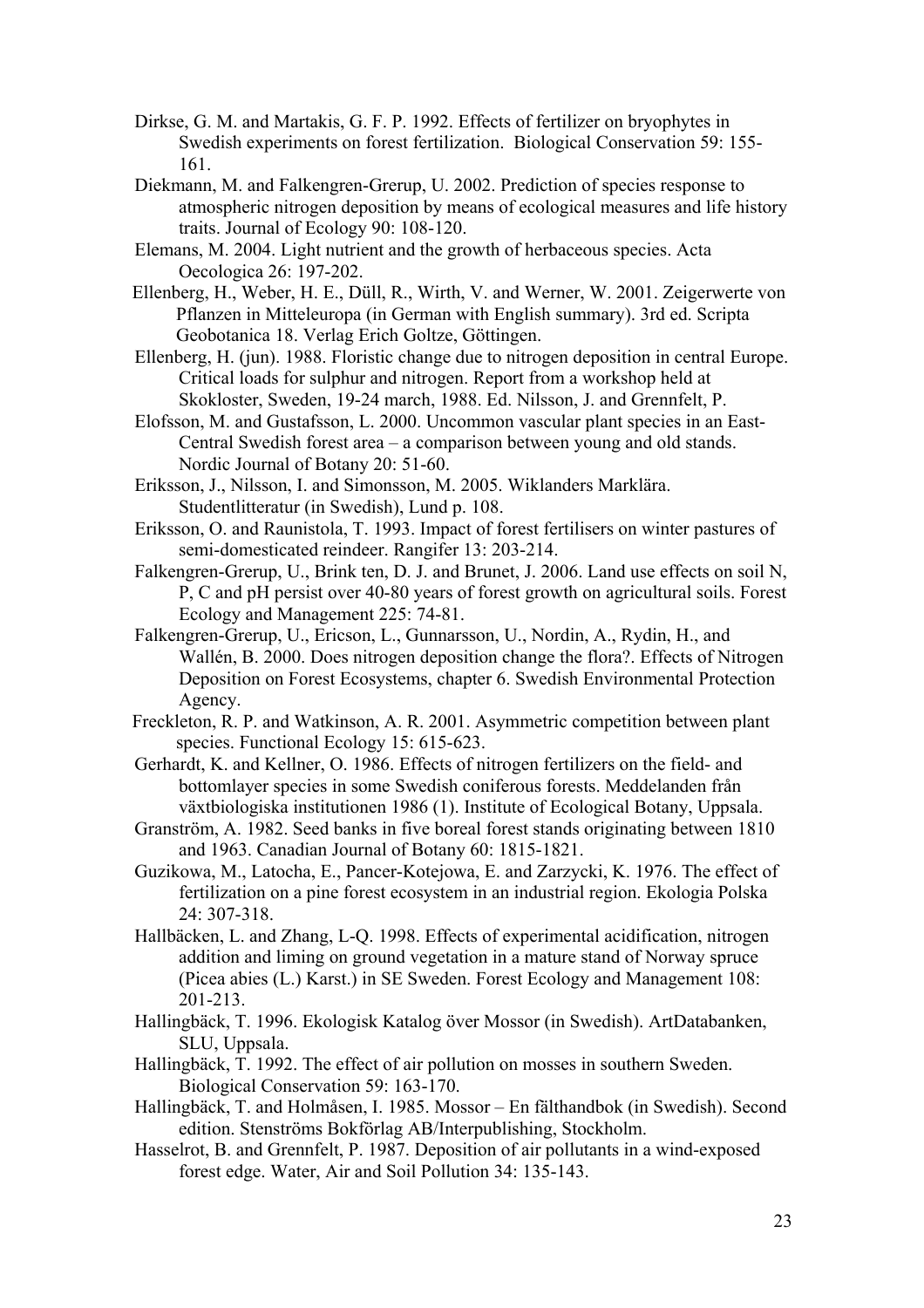- Helliwell, D. R. 1978. Floristic Diversity in Some Central Swedish Forests. Forestry 51:2.
- Hendricks, S. B. and Taylorson, R. B. 1974. Promotion of Seed Germination by Nitrate and Nitrite, Hydroxylamine, and Ammonium Salts. Plant Physiology 54: 304- 309.
- Hester, A. J., Gimingham C. H. and Miles, J. 1991. Succession from heather moorland to birch woodland. III. Seed availability, germination and early growth. Journal of Ecology 79: 329-344.
- Högberg, P., Johannisson, C., Nicklasson, H. and Högbom, L. 1990. Shoot nitrate reductase activities of field-layer species in different forest types. Scandinavian Journal of Forest Research. 5: 449-456.
- Högbom, L., Nohrstedt, H-Ö, Lundström, H. and Nordlund, S. 2001. Soil conditions and regeneration after clear felling of a *Pinus sylvestris* L. stand in a nitrogen experiment, Central Sweden. Plant and Soil 233: 241-250.
- Högbom, L. 1992. Spatial and temporal variability in the use of nitrate by field-layer plants in Swedish forests. Dissertation. Swedish University of Agricultural Sciences, Department of Forest Ecology.
- Högbom, L. and Högberg, P. 1991. Nitrate nutrition of *Deschampsia flexuosa* (L.) Trin. in relation to nitrogen deposition in Sweden. Oecologica 87: 488-494.
- Ingestad, T. 1973. Mineral nutrient requirements of *Vaccinium vitis idaea* and *V. myrtillus*. Physiologia Plantarum 29: 239-246.
- Kardell, L. and Eriksson, L. 1990. Skogsskötselmetodernas inverkan på blåbär och lingon – resultat av en tioårig försöksserie (in Swedish). Sveriges Lantbruksuniversitet, Institutionen för Skoglig Landskapsvård. Rapport 47.
- Kellner, O. and Redbo-Torstensson, P. 1995. Effects of elevated nitrogen deposition on the field-layer vegetation in coniferous forests. Ecological Bulletins 44: 227-237.
- Kellner, O. 1993a. Effects on associated flora of sylvicultural nitrogen fertilization repeated at long intervals. Journal of Applied Ecology 30: 563-574.
- Kellner, O. 1993b. Effects of fertilization on forest flora and vegetation. Dissertation. Acta Universitatis Upsaliensis. Uppsala 1993.
- Kerslake, J. E., Woodin, S. J. and Hartley, S. E. 1998. Effects of carbon dioxide and nitrogen enrichment on a plant-insect interaction: the quality of *Calluna vulgaris* as a host for *Operophtera brumata.* New Phytologist 140: 43-53.
- Knops, J. M. H. and Reinhart, K. 2000. Specific Leaf Area Along a Nitrogen Fertilization Gradient. The American Midland Naturalist 144: 265-272.
- Ladanai, S., Ågren, G. I., Hyvönen, R. and Lundkvist, H. 2007. Nitrogen budgets for Scots pine and Norway spruce ecosystems 12 and 7 years after the end of longterm fertilisation. Forest Ecology and Management 238: 130-140.
- Liljelund, L. E. and Torstensson, P. 1988. Critical loads of nitrogen with regards to effects on plant composition. Critical loads for sulphur and nitrogen. Report from a workshop held at Skokloster, Sweden, 19-24 march, 1988. Ed. Nilsson, J. and Grennfelt, P.
- Lundmark, J. E. 1986. Skogsmarkens ekologi Ståndortsanpassat skogsbruk del 1 grunder (in Swedish). Skogstyrelsen.
- Milchunas, D. G. and Lauenroth, W. K. 1995. Inertia in Plant Community Structure: State Changes After Cessation of Nutrient-Enrichment Stress. Ecological Applications 5: 452-458.
- Mäkipää, R. 1999. Response patterns of Vaccinium myrtillus and V. vitis-idaea along nutrient gradients in boreal forest. Journal of Vegetation Science 10: 17-26.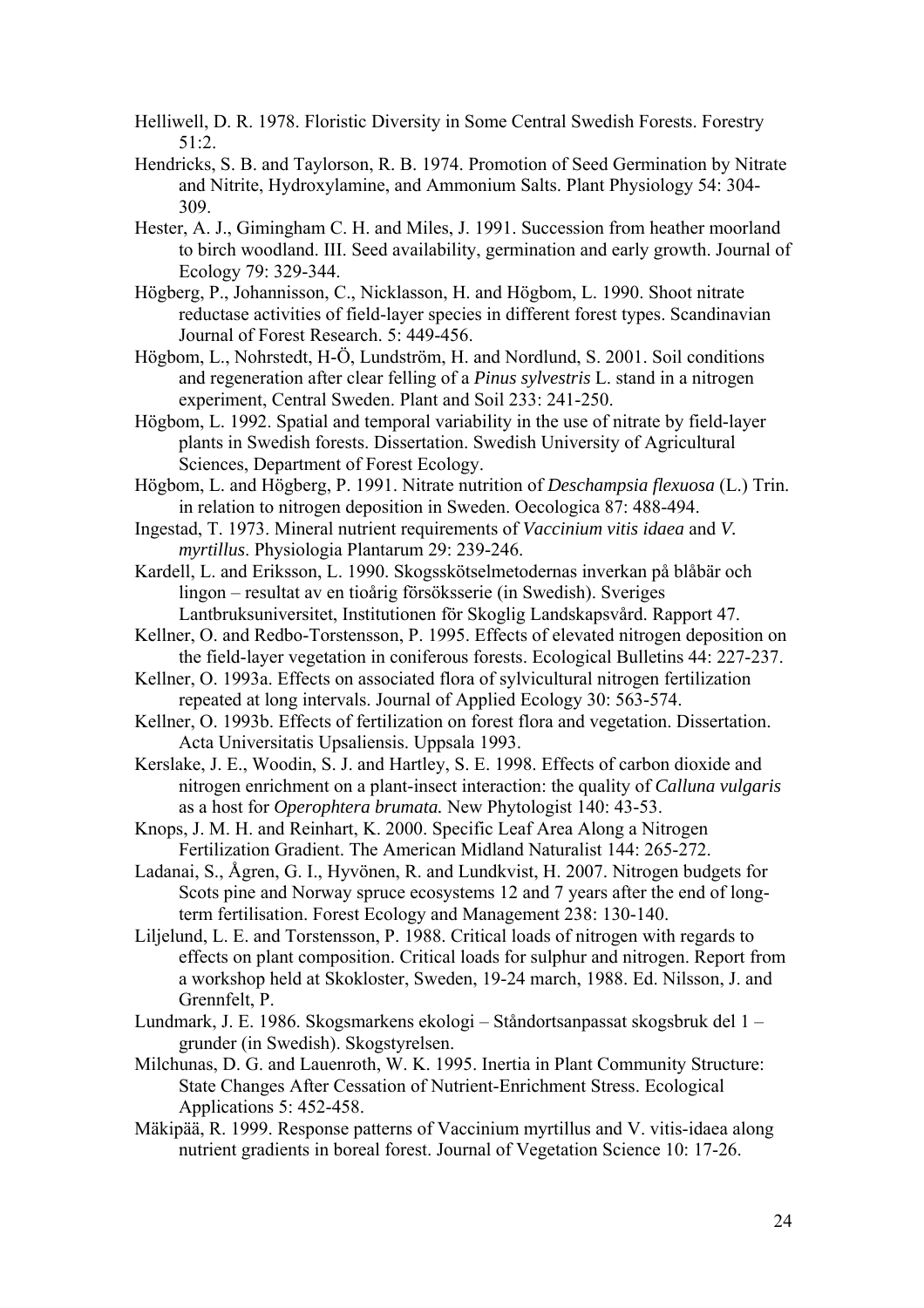- Mäkipää, R. 1998a. Responses of forest vegetation and soil to addition of nitrogen. Dissertation. Faculty of Forestry, University of Joensuu.
- Mäkipää, R. 1998b. Sensitivity of understory vegetation to nitrogen and sulphur deposition in a spruce stand. Ecological Engineering 10: 87-95.
- Mäkipää, R. 1994. Effects of nitrogen fertilization on the humus layer and ground vegetation under closed canopy in boreal coniferous stands. Silva Fennica 28: 81- 94.
- Mälkönen, E., Kellomäki, S. and Aro-Heinilä, V. 1982. Effect of fertilisation and irrigation on the ground vegetation of a Scots pine stand (in Finnish with English summary). Silva Fennica 16: 27-42.
- Nams, V. O., Folkard, N. F. G. and Smith, J. N. M. 1992. Effects of nitrogen fertilization on several woody and nonwoody boreal forest species. Canadian Journal of Botany 71: 93-97.
- Nohlgren, E and Nohrstedt, H-Ö. 1995. Long-term effects of repeated urea-fertilization on ground vegetation in a productive Norway spruce stand. Skogforsk report No.  $2<sup>1</sup>$
- Nohrstedt, H-Ö. 1998. Residual effects of N fertilization on soil-water chemistry and ground vegetation in a Swedish Scots pine forest. Environmental Pollution 102: 77-83.
- Nohrstedt, H-Ö. 1994. Effects on Field and Bottom-Layer Species in an Experiment with Repeated PK- and NPK-fertilisation. Skogforsk report No.1.
- Nohrstedt, H-Ö, Wedin, M. and Gerhardt, K. 1988. Effekter av skogsgödsling på kvävefixerande lavar (in Swedish). The institute for forest improvement. Report No. 4.
- Nordin, A., Näsholm, T. and Ericson, L. 1998. Effects of simulated N deposition on understorey vegetation of a boreal coniferous forest. Functional Ecology 12: 691- 699.
- Olsson, B. A. and Kellner, O. 2006. Long-term effects of nitrogen fertilization on ground vegetation in coniferous forests. Forest Ecology and Management 238: 458-470.
- Parsons, A. N., Welker, J. M., Wookey, P. A., Press, M. C., Callaghan, T. V. and Lee, J. A. 1994. Growth responses of four sub-arctic dwarf shrubs to simulated environmental change. Journal of Ecology 82: 307-318.
- Persson, H. 1981, The effect of fertilization and irrigation on the vegetation dynamics of a pine-heath ecosystem. Vegetation 46, 181-192.
- Peet, R. K. and Christensen, N. 1988. Changes in species diversity during secondary forest succession on the North Carolina Piedmont. In: Diversity and pattern in plant communities p. 233-245. Editors: During, H. J., Werner, M. J. A. and Willems, J. H. SPB Academic Publishing, The Hague, The Netherlands.
- Press, M. C., Potter, J. A., Burke, M. J. W., Callaghan, T. V. and Lee, J. A. 1998. Responses of a subarctic dwarf shrub community to simulated environmental change. Journal of Ecology 86: 315-327.
- Quist, M. E., Näsholm, T., Lindeberg, J., Johannisson, C., Högbom, L. and Högberg, P. 1999. Responses of a nitrogen-saturated forest to a sharp decrease in nitrogen input. Journal of Environmental Quality 28: 1970-1977.
- Ring, E., Bergholm, J., Olsson, B. A. and Jansson, G. 2003. Urea fertilizations of a Norway spruce stand: effects on nitrogen in soil water and field-layer vegetation after final felling. Canadian Journal of Forest Research 33: 375-384.
- Skrindo, A. and Økland, R. H. 2002. Effects of fertilization on understory vegetation in a Norwegian *Pinus sylvestris* forest. Applied Vegetation Science 5: 167-172.